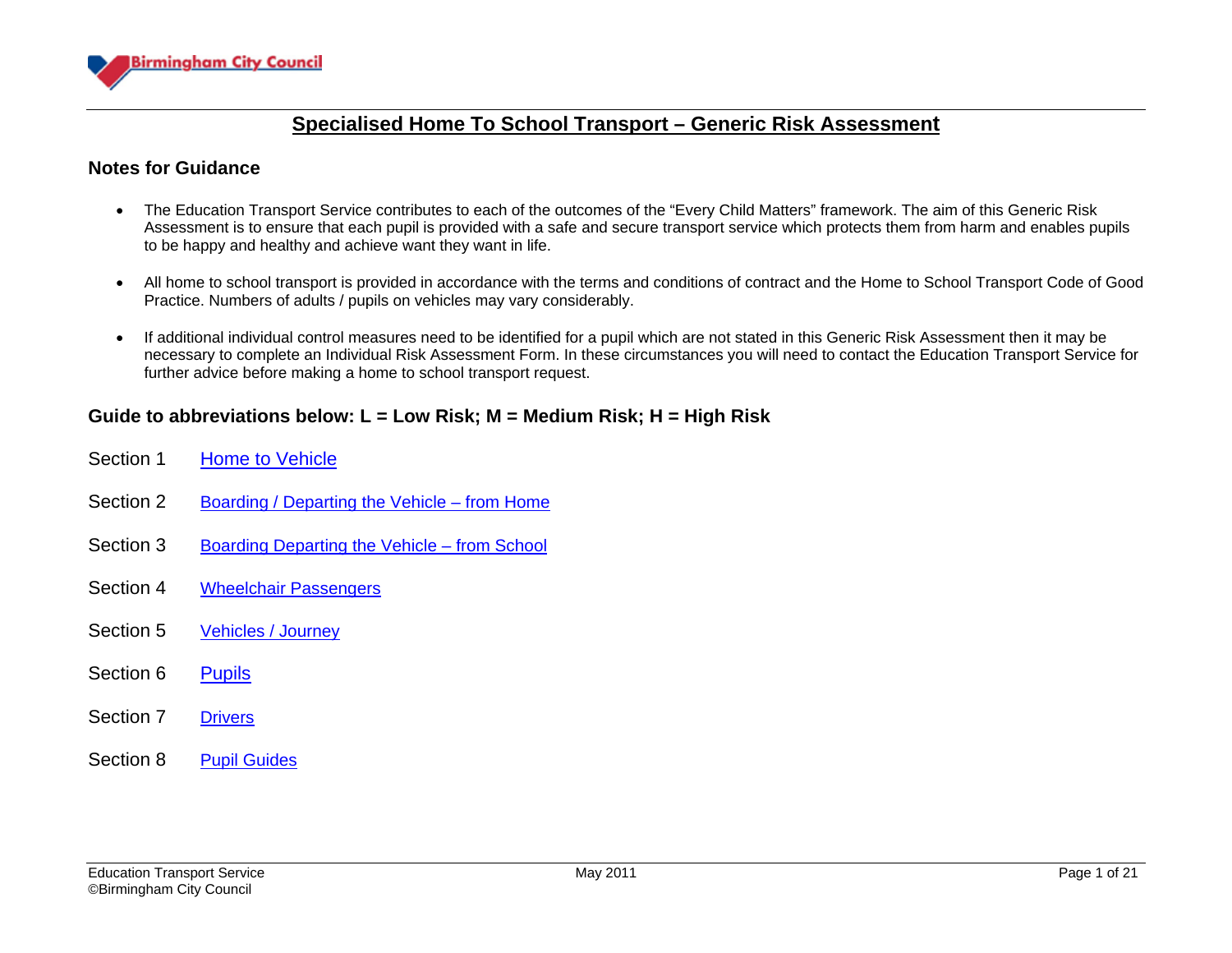

#### <span id="page-1-0"></span>**Section 1: Home to Vehicle**

| <b>Activity and Hazards identified</b>                                                                                                                                                    | <b>Risk Factor</b><br>Likelihood /<br><b>Consequence</b> | <b>Control Measures in Place</b>                                                                                                                                                                                                                               | <b>Residual Risk</b><br>Likelihood /<br><b>Consequence</b> | <b>Responsibility</b>              | <b>Additional Control</b><br><b>Measures Required</b>                    |
|-------------------------------------------------------------------------------------------------------------------------------------------------------------------------------------------|----------------------------------------------------------|----------------------------------------------------------------------------------------------------------------------------------------------------------------------------------------------------------------------------------------------------------------|------------------------------------------------------------|------------------------------------|--------------------------------------------------------------------------|
| • Pupil may abscond and / or<br>may suffer injury when leaving<br>home to board vehicle                                                                                                   | M/H                                                      | Parent / Guardian<br>$\bullet$<br>accompanies pupil to the<br>vehicle.                                                                                                                                                                                         | L/M                                                        | Parent / Guardian                  | No additional<br>$\bullet$<br>control measures<br>required at<br>present |
| Pupil may stumble or fall over<br>when walking to vehicle.<br>footpaths, kerbs could cause<br>$\bullet$<br>pupil to fall<br>pupil may have to cross road<br>$\bullet$<br>to board vehicle | M/H                                                      | Parent / Guardian<br>$\bullet$<br>accompanies pupil to the<br>vehicle.                                                                                                                                                                                         | L/M                                                        | Parent / Guardian                  | No additional<br>$\bullet$<br>control measures<br>required at<br>present |
| Pupil does not come out of<br>their house.                                                                                                                                                | M/L                                                      | Parent / Guardian looks for<br>$\bullet$<br>arrival of vehicle.                                                                                                                                                                                                | L/L                                                        | Parent / Guardian                  | No additional<br>$\bullet$<br>control measures<br>required at<br>present |
| Other pupils have journey<br>delayed.                                                                                                                                                     | M/L                                                      | Driver advised to wait 2<br>$\bullet$<br>minutes.                                                                                                                                                                                                              | L/L                                                        | <b>Driver</b>                      | No additional<br>$\bullet$<br>control measures<br>required at<br>present |
| Parent / Guardian not at home<br>when pupil is off. collected /<br>dropped                                                                                                                | M/H                                                      | Driver / Pupil Guide aware of<br>$\bullet$<br>details of emergency drop off<br>procedure and addresses for<br>Social Care and Health Area<br>Offices.<br>"Interagency Protocol For<br>Schools and Social Care to<br>be followed (See eBriefing<br>Doc No 7592) | L/L                                                        | Parent / Guardian<br>School and LA | No additional<br>$\bullet$<br>control measures<br>required at<br>present |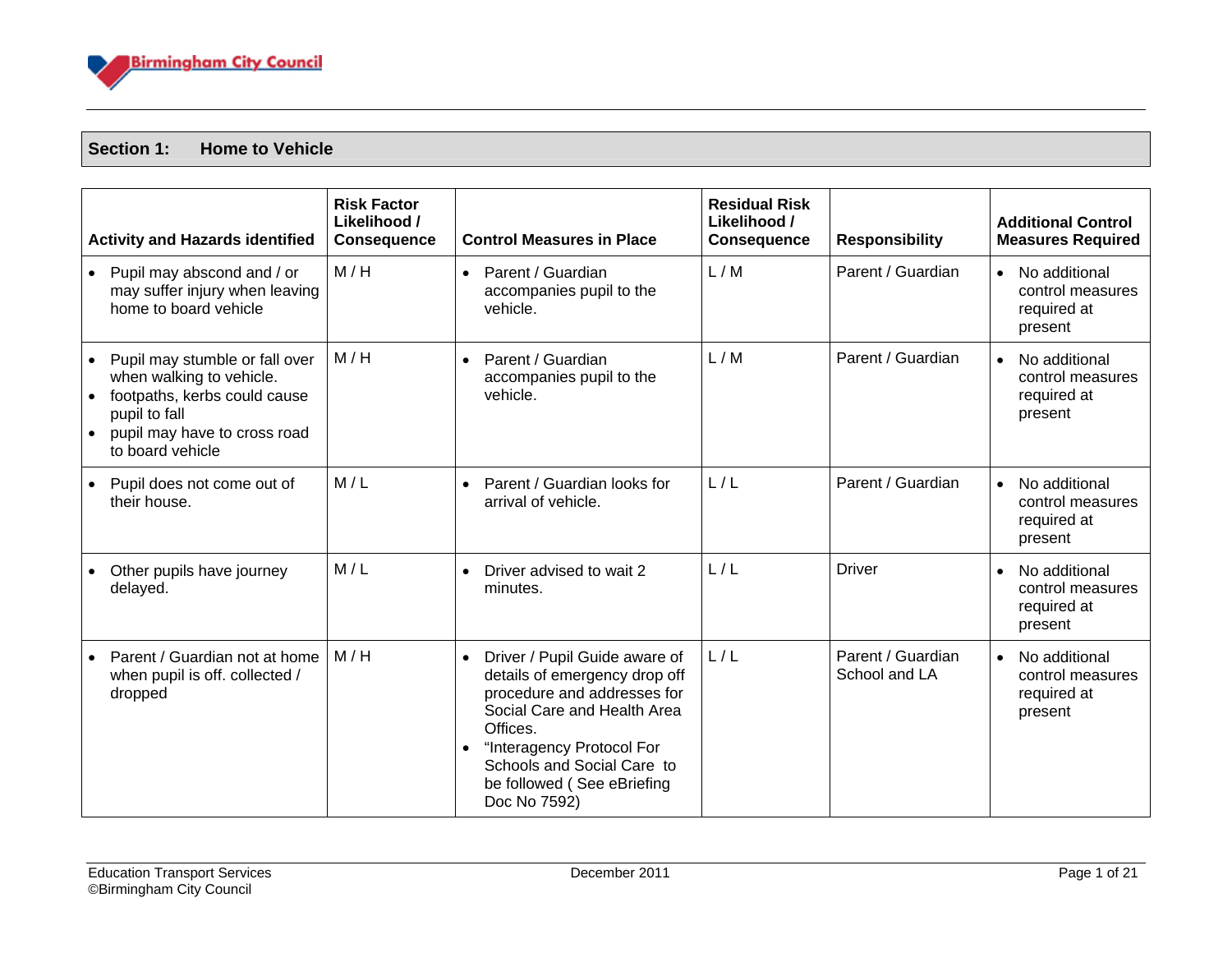|           | <b>Activity and Hazards identified</b>                                                                                                         | <b>Risk Factor</b><br>Likelihood /<br><b>Consequence</b> | <b>Control Measures in Place</b>                                                                                                                                                                       | <b>Residual Risk</b><br>Likelihood /<br><b>Consequence</b> | <b>Responsibility</b>                                            | <b>Additional Control</b><br><b>Measures Required</b>                                                                                                                                             |
|-----------|------------------------------------------------------------------------------------------------------------------------------------------------|----------------------------------------------------------|--------------------------------------------------------------------------------------------------------------------------------------------------------------------------------------------------------|------------------------------------------------------------|------------------------------------------------------------------|---------------------------------------------------------------------------------------------------------------------------------------------------------------------------------------------------|
|           | Parent / Guardian not at home<br>when pupil is off. collected /<br>dropped                                                                     | M/H                                                      | Parents / Carers provide<br>$\bullet$<br>emergency contact details to<br><b>Education Transport Service</b><br>annually or as required.<br>Use of Impulse Database                                     | L/M                                                        | LA                                                               | No additional<br>$\bullet$<br>control measures<br>required at<br>present                                                                                                                          |
|           | Parent / Guardian not at home<br>when pupil is collected /<br>dropped off.                                                                     | M/H                                                      | All staff briefed on Emergency<br>$\bullet$<br>Protocol including school<br>based staff                                                                                                                | L/L                                                        | LA / Pupil Guides /<br>Schools /<br><b>Contractors / Drivers</b> | No additional<br>$\bullet$<br>control measures<br>required at<br>present                                                                                                                          |
|           | Parent / Guardian not at home<br>when pupil is off. collected /<br>dropped                                                                     | M/H                                                      | <b>Emergency Protocol</b><br>$\bullet$<br>maintained and updated<br>accordingly                                                                                                                        | M/H                                                        | <b>Head of Transitions</b>                                       | • Audit<br>recommendation<br>- Emergency<br>Protocol policy to<br>be reviewed.<br>2011 / 2012.<br>Until new<br>$\bullet$<br>procedure<br>established<br>existing<br>guidelines to be<br>followed. |
| $\bullet$ | Pupils are left alone on<br>vehicle.<br>Pupils may panic.<br>Pupils may cause damage to<br>vehicle.<br>Pupils may require urgent<br>attention. | M/H                                                      | Pupil Guide / Driver always<br>$\bullet$<br>remain on vehicle. Pick up -<br>Parents / carers to bring pupil<br>to vehicles.<br>Return Journey - Schools<br>based staff to bring pupils to<br>vehicles. | L/M                                                        | Driver / Pupil Guide /<br>Parents / Carers                       | No additional<br>$\bullet$<br>control measures<br>required at<br>present                                                                                                                          |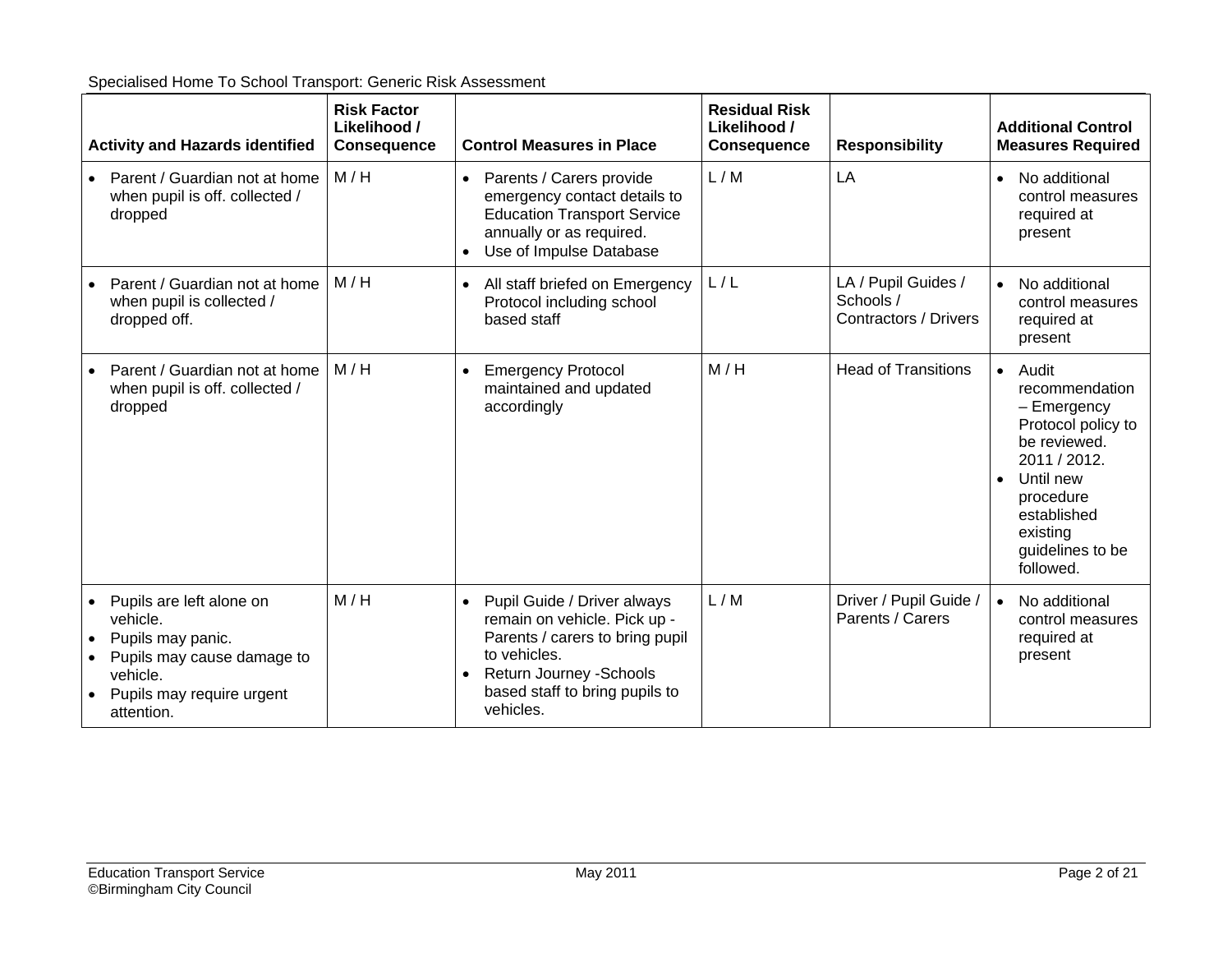| Specialised Home To School Transport: Generic Risk Assessment |
|---------------------------------------------------------------|
|---------------------------------------------------------------|

| <b>Activity and Hazards identified</b>                                                                                      | <b>Risk Factor</b><br>Likelihood /<br><b>Consequence</b> | <b>Control Measures in Place</b>                                                                                                                                                                                                                                                                                                                                         | <b>Residual Risk</b><br>Likelihood /<br><b>Consequence</b> | <b>Responsibility</b> | <b>Additional Control</b><br><b>Measures Required</b>       |
|-----------------------------------------------------------------------------------------------------------------------------|----------------------------------------------------------|--------------------------------------------------------------------------------------------------------------------------------------------------------------------------------------------------------------------------------------------------------------------------------------------------------------------------------------------------------------------------|------------------------------------------------------------|-----------------------|-------------------------------------------------------------|
| Pupil not collected as a result<br>of driver / escort error or<br>vehicle breakdown.<br>Risk that child may miss<br>school. | M/M                                                      | Driver / Pupil Guide advised of   L / L<br>pupil address and contact<br>details on transport route<br>sheet.<br>Replacement vehicle should<br>be available.<br>Driver has access to mobile<br>phone and has radio contact<br>with depot.<br>Driver has relevant<br>emergency telephone<br>numbers available; ie: depot /<br>school / parents / carers as<br>appropriate. |                                                            | LA / School           | No additional<br>control measures<br>required at<br>present |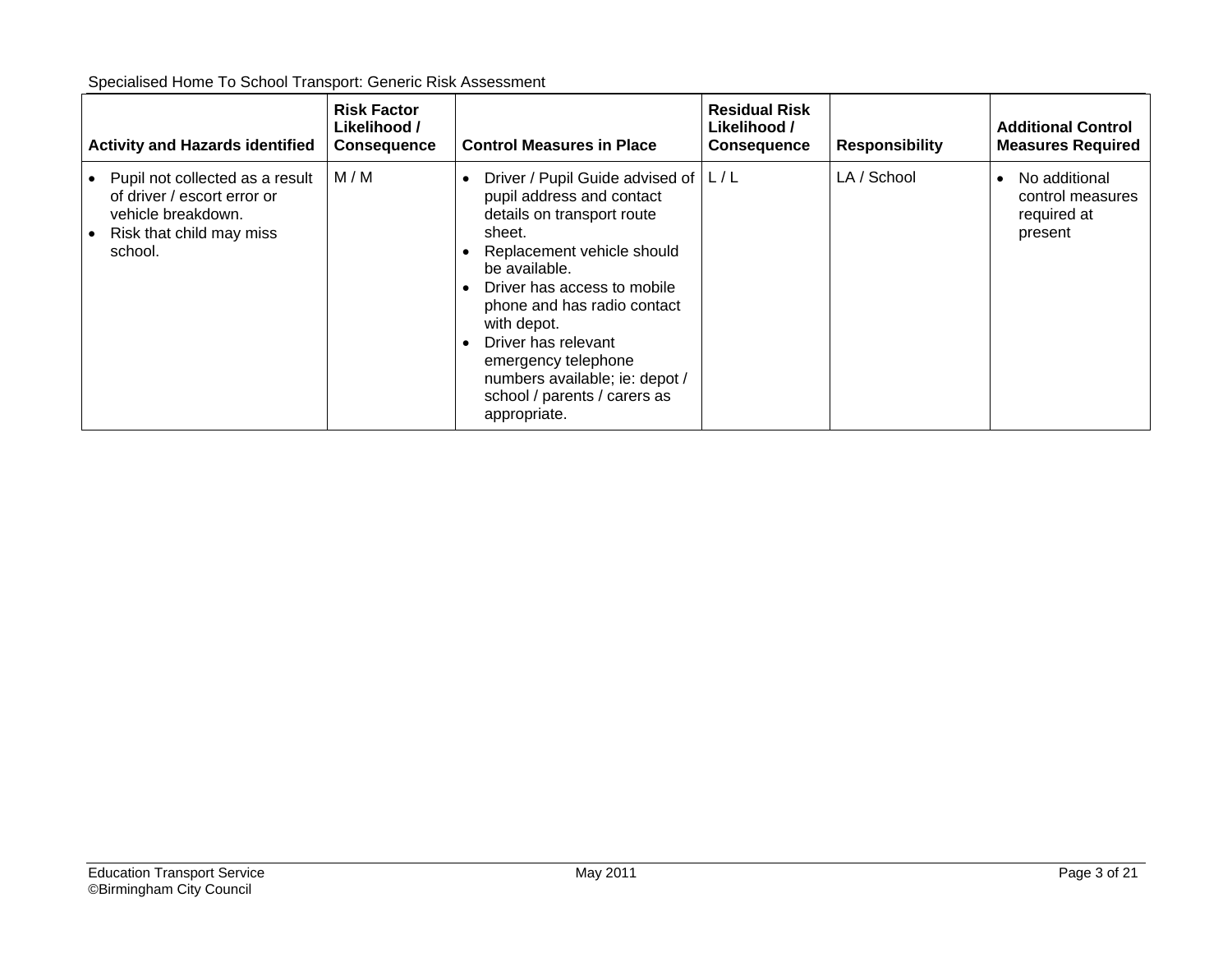## <span id="page-4-0"></span>**Section 2: Boarding Departing The Vehicle – From Home**

| <b>Activity and Hazards identified</b>                                                                      | <b>Risk Factor</b><br>Likelihood /<br><b>Consequence</b> | <b>Control Measures in Place</b>                                                                                                                                                                                                                                                                                                                                 | <b>Residual Risk</b><br>Likelihood /<br><b>Consequence</b> | <b>Responsibility</b>                | <b>Additional Control</b><br><b>Measures Required</b>                    |
|-------------------------------------------------------------------------------------------------------------|----------------------------------------------------------|------------------------------------------------------------------------------------------------------------------------------------------------------------------------------------------------------------------------------------------------------------------------------------------------------------------------------------------------------------------|------------------------------------------------------------|--------------------------------------|--------------------------------------------------------------------------|
| • Steps / doors not suitable to<br>allow easy access.<br>Pupils have difficulty using<br>steps.             | M/H                                                      | Information received from<br>school ensures appropriate<br>vehicle is provided.<br>Contract Compliance visits to<br>schools etc<br>Specific vehicle requirements<br>stated in Contract<br>Specification. Lower step<br>provided where necessary or<br>alternative vehicle considered.<br><b>Individual Risk Assessment</b><br>and control measures<br>identified | L/M                                                        | LA / Contractor / School             | No additional<br>$\bullet$<br>control measures<br>required at<br>present |
| Pupil has to step into the road<br>and places him / herself at<br>risk when boarding or leaving<br>vehicle. | M/H                                                      | Vehicle to be parked kerb side<br>or as close to entrance as<br>possible.                                                                                                                                                                                                                                                                                        | L/H                                                        | Driver / Pupil Guide                 | No additional<br>$\bullet$<br>control measures<br>required at<br>present |
| Pupil cannot be safely seated.<br>Risk of injury in the event of<br>accident impact or sudden<br>braking    | M/H                                                      | Appropriate restraints are<br>provided; eg: booster<br>cushions, child safety seats<br>and seatbelts. If information<br>and / or equipment not<br>available then pupil denied<br>transport. LA / Contractor<br>contacted for advice.                                                                                                                             | L/H                                                        | LA / School / Contractor<br>/ Driver | No additional<br>$\bullet$<br>control measures<br>required at<br>present |
|                                                                                                             |                                                          | Driver and Pupil Guide trained<br>in use of vehicle restraints.                                                                                                                                                                                                                                                                                                  |                                                            | Driver / Pupil Guide                 |                                                                          |
|                                                                                                             |                                                          | All loose equipment to be tied<br>down in the vehicle.                                                                                                                                                                                                                                                                                                           |                                                            | <b>Driver</b>                        |                                                                          |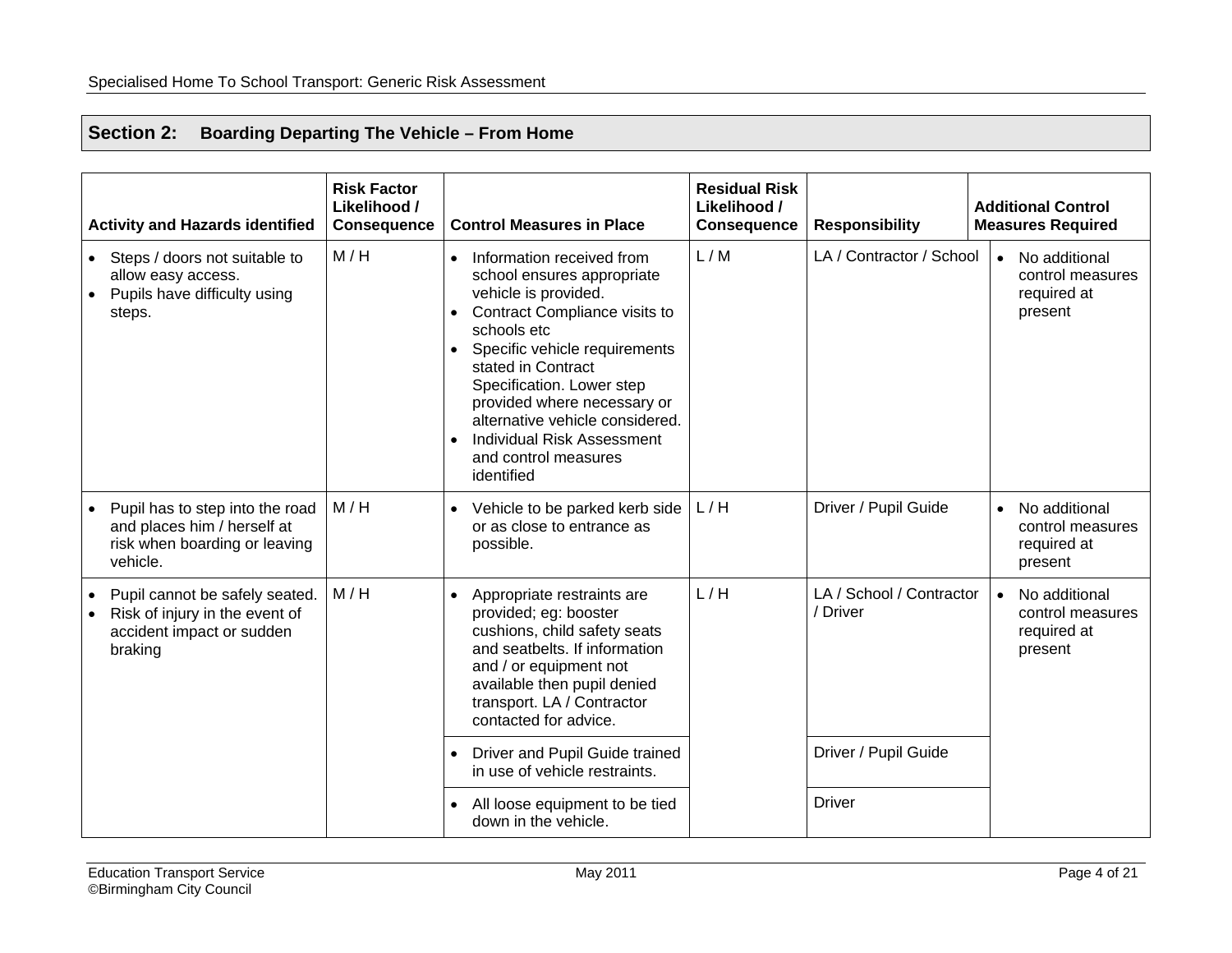| Specialised Home To School Transport: Generic Risk Assessment |
|---------------------------------------------------------------|
|---------------------------------------------------------------|

| <b>Activity and Hazards identified</b>                                                                                                                                                                                        | <b>Risk Factor</b><br>Likelihood /<br><b>Consequence</b> | <b>Control Measures in Place</b>                                                                                                                                                                                                                                                                                                                                                                                                         | <b>Residual Risk</b><br>Likelihood /<br><b>Consequence</b> | <b>Responsibility</b>    | <b>Additional Control</b><br><b>Measures Required</b>       |
|-------------------------------------------------------------------------------------------------------------------------------------------------------------------------------------------------------------------------------|----------------------------------------------------------|------------------------------------------------------------------------------------------------------------------------------------------------------------------------------------------------------------------------------------------------------------------------------------------------------------------------------------------------------------------------------------------------------------------------------------------|------------------------------------------------------------|--------------------------|-------------------------------------------------------------|
| Pupil has to be lifted /<br>assisted to board / leave<br>vehicle.<br>Risk of injury to Pupil being<br>inappropriately assisted.<br>Risk of injury to Pupil Guide<br>lifting and assisting pupil<br>without adequate training. | M/M                                                      | Type of transport to reviewed.<br>Pupil to be transported in<br>Wheelchair to and from<br>vehicle fitted with necessary<br>access ramps etc.<br>Annual survey of Pupil Guides<br>and schools to identify where<br>assistance is required<br>$\frac{1}{2}$ day people movement and<br>handling course provided for<br>all permanent and relief Pupil<br><b>Guides</b><br>Individual Risk Assessment<br>and control measures<br>identified | L/L                                                        | LA / School / Contractor | No additional<br>control measures<br>required at<br>present |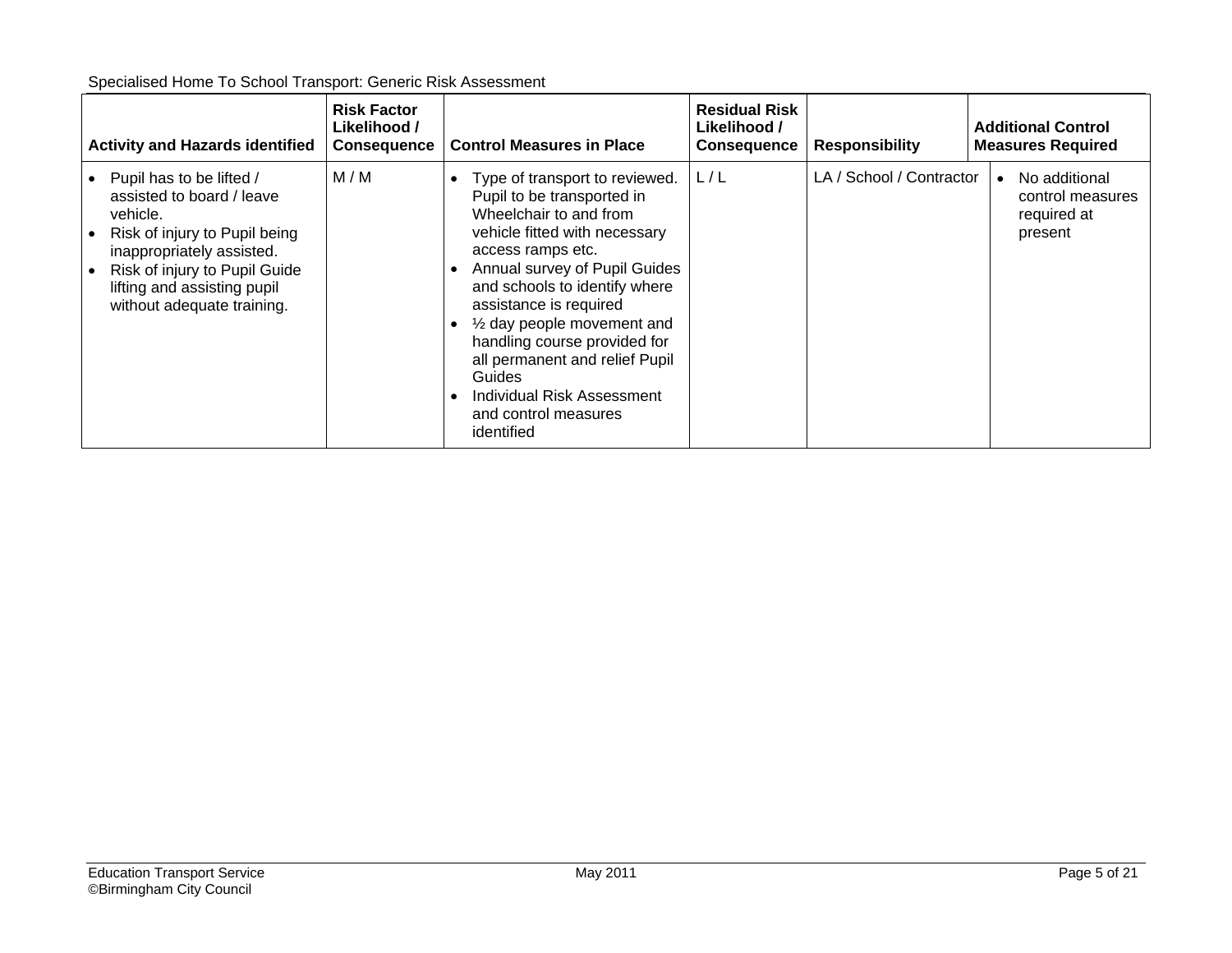#### <span id="page-6-0"></span>**Section 3: Boarding / Departing the Vehicle – from School**

| <b>Activity and Hazards identified</b>                                                                                                                                                                                                                                                                                                              | <b>Risk Factor</b><br>Likelihood /<br><b>Consequence</b> | <b>Control Measures in Place</b>                                                                                                                                                                                                                                                                                                                                                                                                                                  | <b>Residual Risk</b><br>Likelihood /<br><b>Consequence</b> | <b>Responsibility</b> | <b>Additional Control</b><br><b>Measures Required</b>       |
|-----------------------------------------------------------------------------------------------------------------------------------------------------------------------------------------------------------------------------------------------------------------------------------------------------------------------------------------------------|----------------------------------------------------------|-------------------------------------------------------------------------------------------------------------------------------------------------------------------------------------------------------------------------------------------------------------------------------------------------------------------------------------------------------------------------------------------------------------------------------------------------------------------|------------------------------------------------------------|-----------------------|-------------------------------------------------------------|
| Pupils cannot board / depart<br>vehicle safely.<br>Risk of injury from other<br>vehicles if bus or transport<br>vehicle parks away from<br>school entrance.<br>Risk of injury if other vehicles<br>are moving whilst vehicles are<br>loading.<br>Risk of injury if wheelchairs<br>pushed between moving<br>vehicles without drivers seeing<br>them. | L/H                                                      | Appropriate safe area<br>$\bullet$<br>identified on school grounds or<br>as close to the entrance as<br>possible.<br>Where appropriate school<br>identifies member of schools<br>based staff to manage<br>transport operation on a daily<br>basis<br>Individual Route sheets identify<br>any special instructions for<br>collection of pupils from school<br>sites.<br>Advice sought from the Health<br>and Safety Team - Asset<br>Management where<br>necessary. | L/L                                                        | School / LA           | No additional<br>control measures<br>required at<br>present |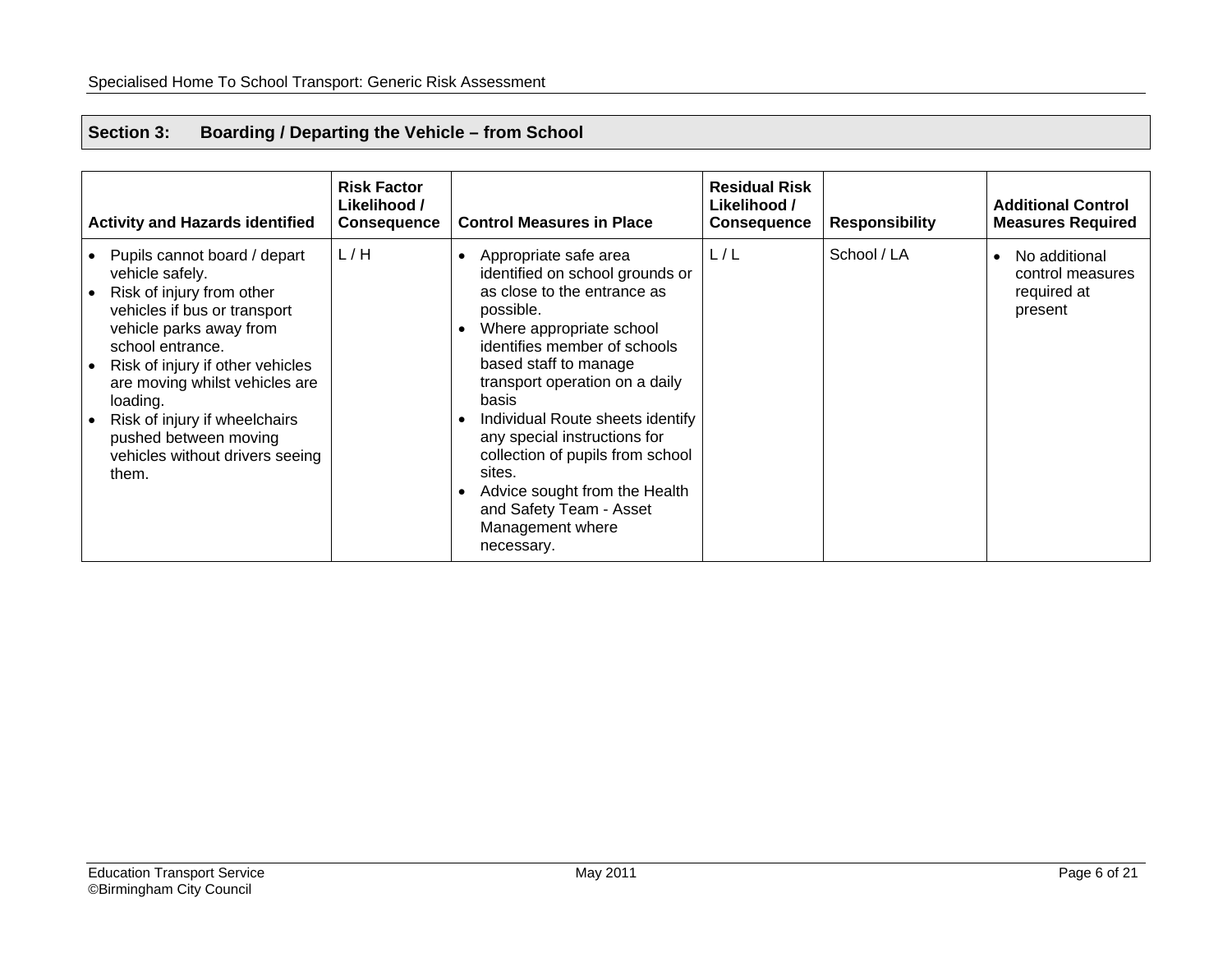#### <span id="page-7-0"></span>**Section 4: Wheelchair Passengers**

| <b>Activity and Hazards identified</b>                                                                       | <b>Risk Factor</b><br>Likelihood /<br><b>Consequence</b> | <b>Control Measures in Place</b>                                                                                                                                                                                     | <b>Residual Risk</b><br>Likelihood /<br><b>Consequence</b> | <b>Responsibility</b>              | <b>Additional Control</b><br><b>Measures Required</b>                                                                                 |
|--------------------------------------------------------------------------------------------------------------|----------------------------------------------------------|----------------------------------------------------------------------------------------------------------------------------------------------------------------------------------------------------------------------|------------------------------------------------------------|------------------------------------|---------------------------------------------------------------------------------------------------------------------------------------|
| Vehicle provided does not<br>have tail-lift facility.<br>Pupil(s) not able to travel                         | M/M                                                      | • Contractor clearly advised of<br>vehicle requirements. Pupil is<br>not transported until a suitable<br>vehicle is identified.                                                                                      | L/L                                                        | LA / Contractor                    | No additional<br>$\bullet$<br>control measures<br>required at<br>present                                                              |
| Unsafe use of tail-lift / ramp.<br>Risk of passenger entrapment<br>or fall from height.                      | L/H                                                      | Driver trained in use -<br>$\bullet$<br>accredited training (Midas as<br>minimum).<br>Manufacturer's instructions<br>available on vehicle.                                                                           | L/L                                                        | LA / Contractor /<br><b>Driver</b> | Ongoing review of<br>all contractors<br>training<br>programmes.<br>NVQ level2<br>$\bullet$<br>training for drivers<br>$-$ continuing. |
|                                                                                                              |                                                          | Driver to wear safe and<br>sensible footwear.<br>Adequate guards and hand<br>$\bullet$<br>rails provided on lift.<br>Passengers never left<br>unattended on lift.<br>Lift never left unattended<br>whilst on ground. |                                                            | Contractor / Driver                |                                                                                                                                       |
| Pupil and wheelchair could fall<br>or roll off tail-lift.<br>Risk of pupil entrapment or fall<br>from height | M/H                                                      | Driver to ensure brakes are<br>applied to wheelchair and<br>stands next to tail-lift whilst<br>wheelchair is being loaded.                                                                                           | L/H                                                        | <b>Driver</b>                      | No additional<br>$\bullet$<br>control measures<br>required at<br>present                                                              |
|                                                                                                              |                                                          | • Compliance with VSE 87 / 1.                                                                                                                                                                                        |                                                            | Contractor / Driver                |                                                                                                                                       |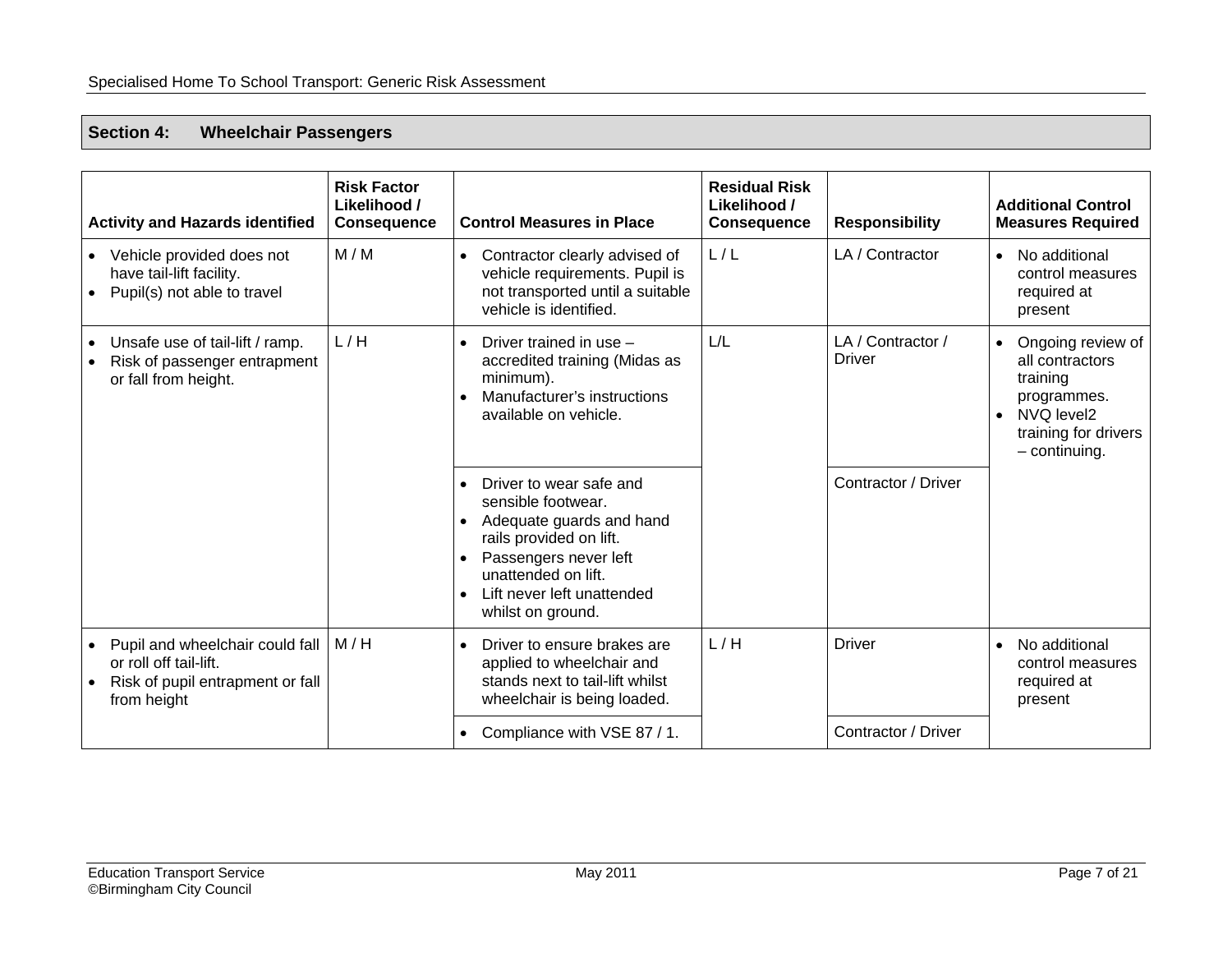| <b>Activity and Hazards identified</b>                                                                                                                                                                                               | <b>Risk Factor</b><br>Likelihood /<br><b>Consequence</b> | <b>Control Measures in Place</b>                                                                                                                                                                                               | <b>Residual Risk</b><br>Likelihood /<br><b>Consequence</b> | <b>Responsibility</b>                                   | <b>Additional Control</b><br><b>Measures Required</b>                                                                                              |
|--------------------------------------------------------------------------------------------------------------------------------------------------------------------------------------------------------------------------------------|----------------------------------------------------------|--------------------------------------------------------------------------------------------------------------------------------------------------------------------------------------------------------------------------------|------------------------------------------------------------|---------------------------------------------------------|----------------------------------------------------------------------------------------------------------------------------------------------------|
| • Wheelchair cannot be safely<br>secured and / or transported.<br>• Risk of wheelchair rolling<br>whilst transport vehicle<br>moving. Possible injury to<br>pupils and escort.<br>Risk of driver distraction.                        | M/H                                                      | Transport request form<br>$\bullet$<br>identifies type of wheelchair to<br>be carried. School provides<br>confirmation that wheelchair<br>can be safely transported. If<br>not available then passenger<br>is not transported. | L/L                                                        | Primary Care Trust /<br>LA / School / Parent /<br>Carer | Ongoing review of<br>$\bullet$<br>all contractors<br>training<br>programmes.<br>NVQ level2<br>$\bullet$<br>training for drivers<br>$-$ continuing. |
|                                                                                                                                                                                                                                      |                                                          | Correct securing method<br>identified on route sheet and<br>provided on vehicle i.e. four<br>point webbing etc.                                                                                                                |                                                            | LA / Contractor                                         |                                                                                                                                                    |
|                                                                                                                                                                                                                                      |                                                          | Driver is trained to secure<br>$\bullet$<br>wheelchair.<br>Appropriate space on vehicle<br>$\bullet$<br>identified.<br>Compliance with VSE 87 / 1.<br>$\bullet$                                                                |                                                            | Contractor / Driver                                     |                                                                                                                                                    |
| Pupil Guide unable to gain<br>easy access to all pupils whilst<br>vehicle is on route.                                                                                                                                               | M/M                                                      | Pupil Guide sits with pupils<br>$\bullet$<br>and not in front of vehicle.                                                                                                                                                      | L/L                                                        | Pupil Guide / Driver                                    | No additional<br>$\bullet$<br>control measures<br>required at<br>present                                                                           |
| Risk of delay where medical<br>or other attention is required.                                                                                                                                                                       |                                                          | Appropriate seating<br>$\bullet$<br>arrangements planned to allow<br>ease of access.                                                                                                                                           |                                                            | LA / Contractor /<br><b>Driver</b>                      |                                                                                                                                                    |
|                                                                                                                                                                                                                                      |                                                          | Vehicle has adequate space<br>$\bullet$<br>Compliance with VSE 87 / 1.<br>$\bullet$                                                                                                                                            |                                                            | Contractor / Driver                                     |                                                                                                                                                    |
| Driver fails to safely secure<br>$\bullet$<br>wheel chair compromising<br>pupil safety.<br>Risk of wheelchair rolling<br>whilst transport vehicle<br>moving. Possible injury to<br>pupils and escort.<br>Risk of driver distraction. | M/H                                                      | Driver is provided with<br>$\bullet$<br>accredited training (Midas as<br>minimum) and is trained to<br>safely secure all forms of<br>wheelchair.                                                                               | L/L                                                        | Contractor                                              | Ongoing review of<br>$\bullet$<br>all contractors<br>training<br>programmes.<br>NVQ level2<br>$\bullet$<br>training for drivers<br>$-$ continuing. |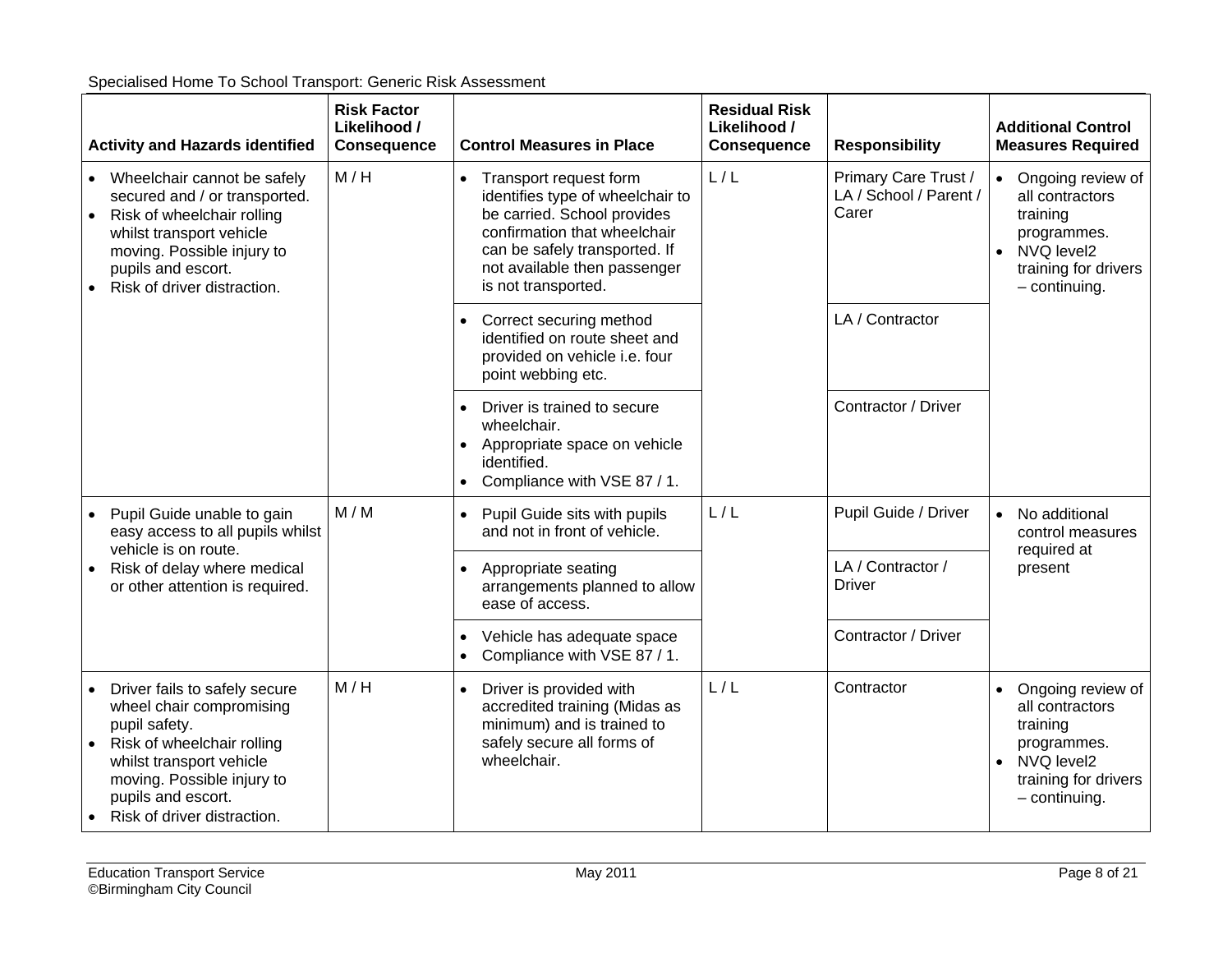#### <span id="page-9-0"></span>**Section 5: Vehicles / Journey**

| <b>Activity and Hazards identified</b>           | <b>Risk Factor</b><br>Likelihood /<br><b>Consequence</b> | <b>Control Measures in Place</b>                                                                                                                                                                                                                           | <b>Residual Risk</b><br>Likelihood /<br><b>Consequence</b> | <b>Responsibility</b>       | <b>Additional Control</b><br><b>Measures Required</b>         |
|--------------------------------------------------|----------------------------------------------------------|------------------------------------------------------------------------------------------------------------------------------------------------------------------------------------------------------------------------------------------------------------|------------------------------------------------------------|-----------------------------|---------------------------------------------------------------|
| Pupil safety is compromised<br>whilst on vehicle | H/L                                                      | Pupil Guide is provided on all<br>$\bullet$<br>vehicles, which have primary<br>aged pupils on board and on<br>every other vehicle where<br>pupils special needs require it.                                                                                | L/L                                                        | LA / School                 | • No additional<br>control measures<br>required at<br>present |
|                                                  |                                                          | Fully stocked first aid kit to be<br>kept and maintained on<br>vehicle. Pupil Guide trained to<br>give basic first aid - Pupil<br>Guide Induction Course                                                                                                   |                                                            | Contractor / Driver /<br>LA |                                                               |
|                                                  |                                                          | Ensure all doors and windows<br>are secured before vehicle<br>sets in motion.<br>All loose items to be safely<br>$\bullet$<br>secured in vehicle<br>Driver uses hazard-warning<br>$\bullet$<br>lights on vehicle whilst vehicle<br>is loading / unloading. |                                                            | <b>Driver</b>               |                                                               |
|                                                  |                                                          | All minibus / wheelchair<br>$\bullet$<br>vehicles have yellow reflective<br>signs in place to front and<br>rear.                                                                                                                                           |                                                            | Contractor / Driver         |                                                               |
|                                                  |                                                          | Where wheelchair access /<br>egress is required on vehicles,<br>warnings to rear of vehicle<br>relating to space required<br>allowing for tail lift operations<br>displayed on outside of<br>vehicle.                                                      |                                                            | Contractor                  |                                                               |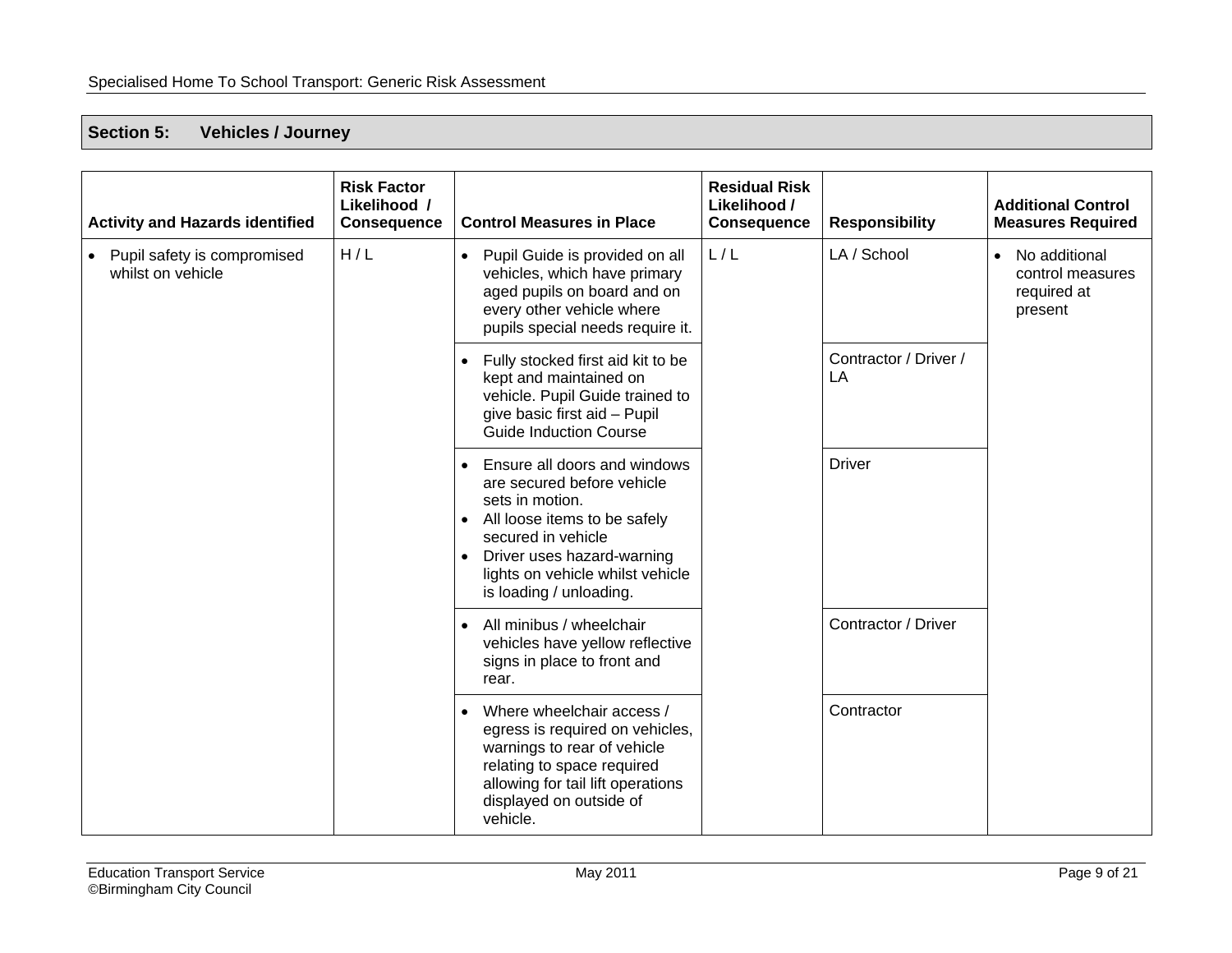| <b>Activity and Hazards identified</b>                                                                 | <b>Risk Factor</b><br>Likelihood /<br><b>Consequence</b> | <b>Control Measures in Place</b>                                                                                                     | <b>Residual Risk</b><br>Likelihood /<br><b>Consequence</b> | <b>Responsibility</b>                     | <b>Additional Control</b><br><b>Measures Required</b>                              |
|--------------------------------------------------------------------------------------------------------|----------------------------------------------------------|--------------------------------------------------------------------------------------------------------------------------------------|------------------------------------------------------------|-------------------------------------------|------------------------------------------------------------------------------------|
| Driver unable to contact depot<br>or school. Not able to report<br>concerns.                           | M/M                                                      | All vehicles / drivers have<br>mobile phone or radio contact<br>with depot.                                                          | L/L                                                        | Contractor /<br><b>Driver</b>             | • No additional<br>control measures<br>required at<br>present                      |
| Vehicle has breakdown or is<br>delayed.<br>Risk pupil unable to attend /<br>delayed arrival at school. | M/M                                                      | Replacement vehicle should<br>$\bullet$<br>be available.                                                                             | L/L                                                        | Contractor                                | LA to continue to<br>$\bullet$<br>remind all<br>contractors on an<br>annual basis. |
|                                                                                                        |                                                          | Driver has access to mobile<br>phone and / or has radio<br>contact with depot. Driver has<br>relevant telephone numbers<br>available |                                                            | Driver / Pupil Guide /<br>LA              |                                                                                    |
| Vehicle does not meet health<br>and safety standards.<br>Risk of breakdown.                            | M/H                                                      | Detailed contract specification<br>including maintenance checks<br>and regular servicing.                                            | L/L                                                        | LA / Contractor /<br>Driver / Pupil Guide | No additional<br>$\bullet$<br>control measures<br>required at<br>present           |
|                                                                                                        |                                                          | Daily walk round checks of<br>vehicle by driver - defect<br>reports. Any faults reported<br>before vehicle is put into use.          |                                                            | <b>Driver</b>                             |                                                                                    |
|                                                                                                        |                                                          | All PSVs have Certificate of<br>Initial Fitness (COIF) / Class<br>V1 MOT.                                                            |                                                            | Contractor                                |                                                                                    |
|                                                                                                        |                                                          | Problems reported to LA /<br>School - Transport Query<br>Forms                                                                       |                                                            | Pupil Guide / Parents<br>or Carers.       |                                                                                    |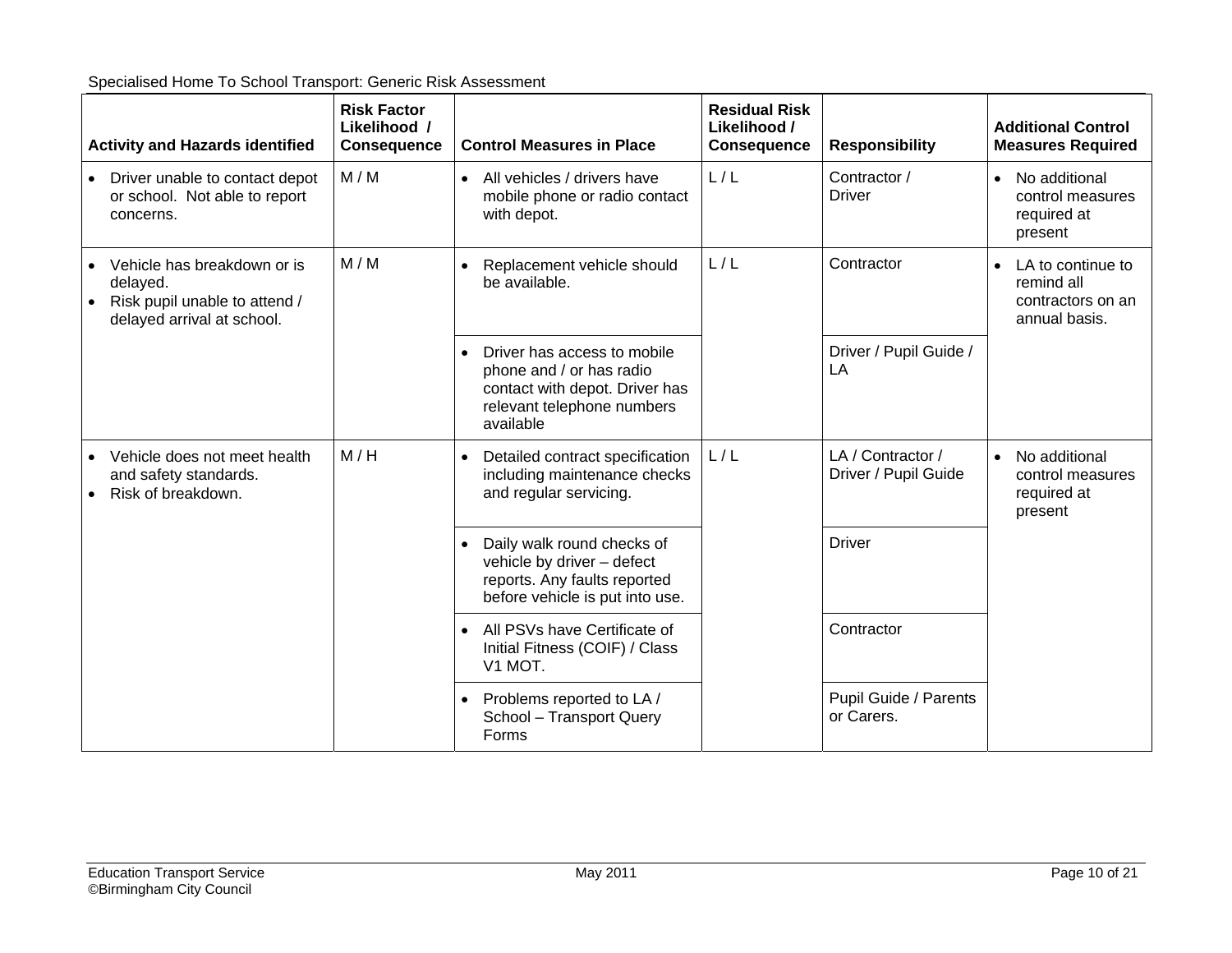| <b>Activity and Hazards identified</b>                                                                                                                                                  | <b>Risk Factor</b><br>Likelihood /<br><b>Consequence</b> | <b>Control Measures in Place</b>                                                                                                                                                     | <b>Residual Risk</b><br>Likelihood /<br><b>Consequence</b> | <b>Responsibility</b>                       | <b>Additional Control</b><br><b>Measures Required</b>                                                                                   |
|-----------------------------------------------------------------------------------------------------------------------------------------------------------------------------------------|----------------------------------------------------------|--------------------------------------------------------------------------------------------------------------------------------------------------------------------------------------|------------------------------------------------------------|---------------------------------------------|-----------------------------------------------------------------------------------------------------------------------------------------|
| Vehicle involved in road traffic<br>accident.<br>Risk of driver error.<br>Risk of injury to pupils, driver<br>and pupil guide.<br>Risk of injury to other road<br>users or pedestrians. | M/H                                                      | Driver received accredited<br>training                                                                                                                                               | L/L                                                        | Contractor                                  | • Ongoing review of<br>all contractors<br>training<br>programmes.<br>NVQ level2<br>$\bullet$<br>training for drivers<br>$-$ continuing. |
|                                                                                                                                                                                         |                                                          | All doors safely secured and<br>pupil Guide / Driver aware of<br>emergency evacuation<br>procedures.                                                                                 |                                                            | Pupil Guide / Driver                        |                                                                                                                                         |
|                                                                                                                                                                                         |                                                          | All aisles and exits kept clear.<br>$\bullet$<br>Doors should be secure.<br>Driver / Pupil Guide advised of<br>$\bullet$<br>reporting procedures in the<br>event of a road accident. |                                                            | LA / School / Pupil<br>Guide / Driver       |                                                                                                                                         |
|                                                                                                                                                                                         |                                                          | Driver / Pupil Guide have<br>access to mobile phone and<br>have pupil / school contact<br>numbers readily available.                                                                 |                                                            | Contractor / Driver /<br>LA / School        |                                                                                                                                         |
|                                                                                                                                                                                         |                                                          | Pupils should remain on the<br>vehicles unless it is unsafe for<br>them to do so.                                                                                                    |                                                            | Contractor / Driver /<br><b>Pupil Guide</b> |                                                                                                                                         |
|                                                                                                                                                                                         |                                                          | Regular servicing /<br>$\bullet$<br>Maintenance of vehicle.<br>$\bullet$<br>Fully stocked first aid kit to be<br>$\bullet$<br>available and usable.                                  |                                                            | Contractor / Driver                         |                                                                                                                                         |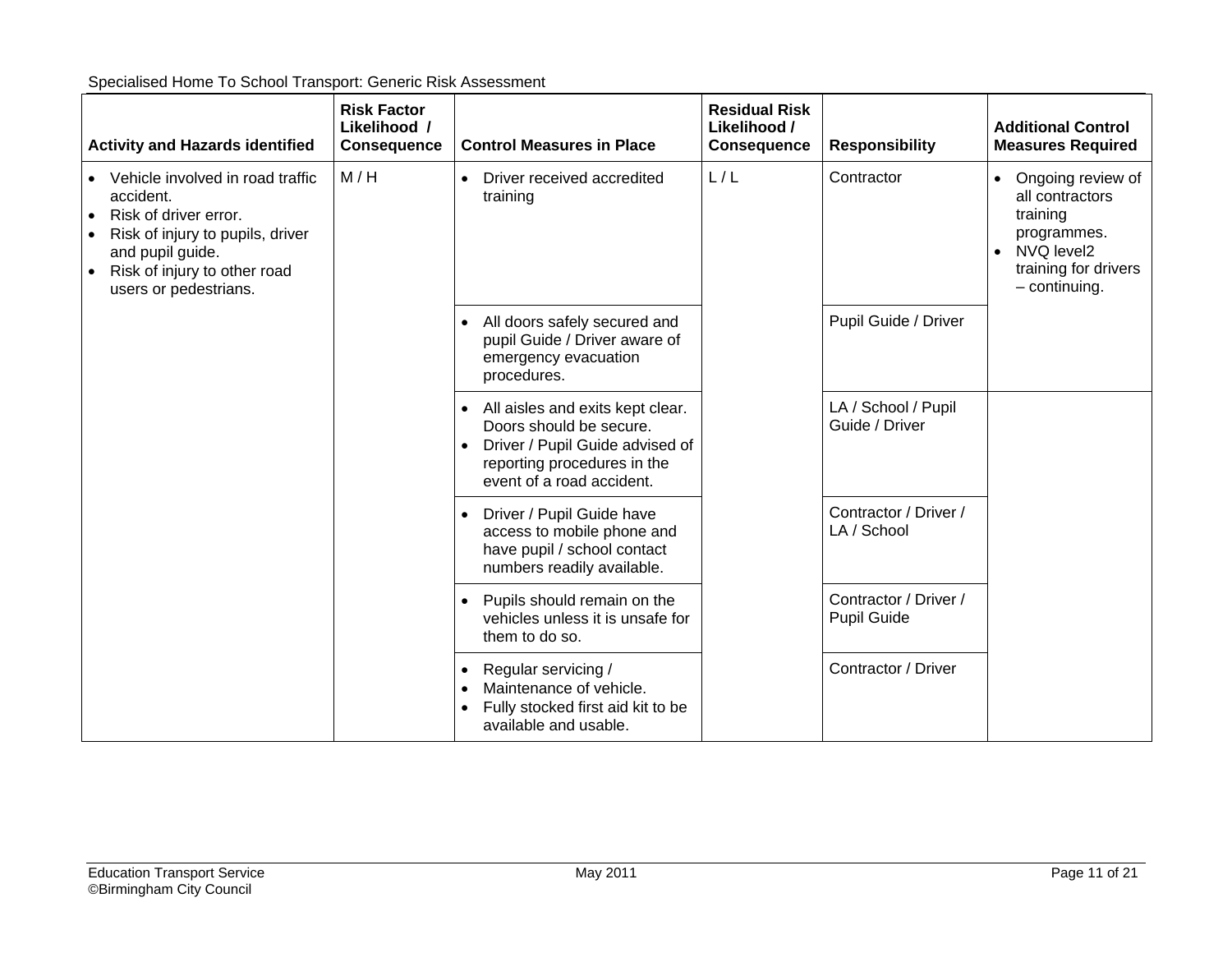| <b>Activity and Hazards identified</b>                                                                                                           | <b>Risk Factor</b><br>Likelihood /<br><b>Consequence</b> | <b>Control Measures in Place</b>                                                                                                                                                                                                                 | <b>Residual Risk</b><br>Likelihood /<br><b>Consequence</b> | <b>Responsibility</b>                       | <b>Additional Control</b><br><b>Measures Required</b>                                                                                   |
|--------------------------------------------------------------------------------------------------------------------------------------------------|----------------------------------------------------------|--------------------------------------------------------------------------------------------------------------------------------------------------------------------------------------------------------------------------------------------------|------------------------------------------------------------|---------------------------------------------|-----------------------------------------------------------------------------------------------------------------------------------------|
|                                                                                                                                                  |                                                          | All minibus / wheelchair<br>$\bullet$<br>accessible vehicles to have<br><b>British Standard fire</b><br>extinguishers as defined in<br>contract specification and<br>Code of Good Practice. Pupil<br>Guide / Driver trained in use.              |                                                            | LA / Contractor /<br>Driver / Pupil Guide   |                                                                                                                                         |
| Long journey.<br>Risk that journey time is too<br>long / stressful for pupils.                                                                   | M/M                                                      | In general journeys to<br>$\bullet$<br>Birmingham Schools should<br>be no longer than<br>1 hour or re-assessment of<br>$\bullet$<br>routings should take place.<br><b>Individual Risk Assessment</b><br>$\bullet$<br>identifies control measures | L/L                                                        | LA / School                                 | Ongoing co-<br>$\bullet$<br>operation with<br>schools essential<br>to identify<br>'triggers', travel<br>sickness etc.                   |
| Personal attack on Driver /<br>Pupil guide by other road user<br>or member of the public either<br>whilst vehicle is stationery or in<br>motion. | M/L                                                      | Driver to have mobile phone /<br>$\bullet$<br>radio contact.                                                                                                                                                                                     | L/L                                                        | Contractor / Driver /<br><b>Pupil Guide</b> | Ongoing review of<br>$\bullet$<br>all contractors<br>training<br>programmes.<br>• NVQ level2<br>training for drivers<br>$-$ continuing. |
|                                                                                                                                                  |                                                          | Driver to use vehicle alarm.                                                                                                                                                                                                                     |                                                            | <b>Driver</b>                               |                                                                                                                                         |
|                                                                                                                                                  |                                                          | Pupil Guide trained to avoid<br>confrontational situations by<br>de-escalation ('Team Teach'<br>programme).<br>Pupil Guide to have personal<br>alarm.                                                                                            |                                                            | LA                                          |                                                                                                                                         |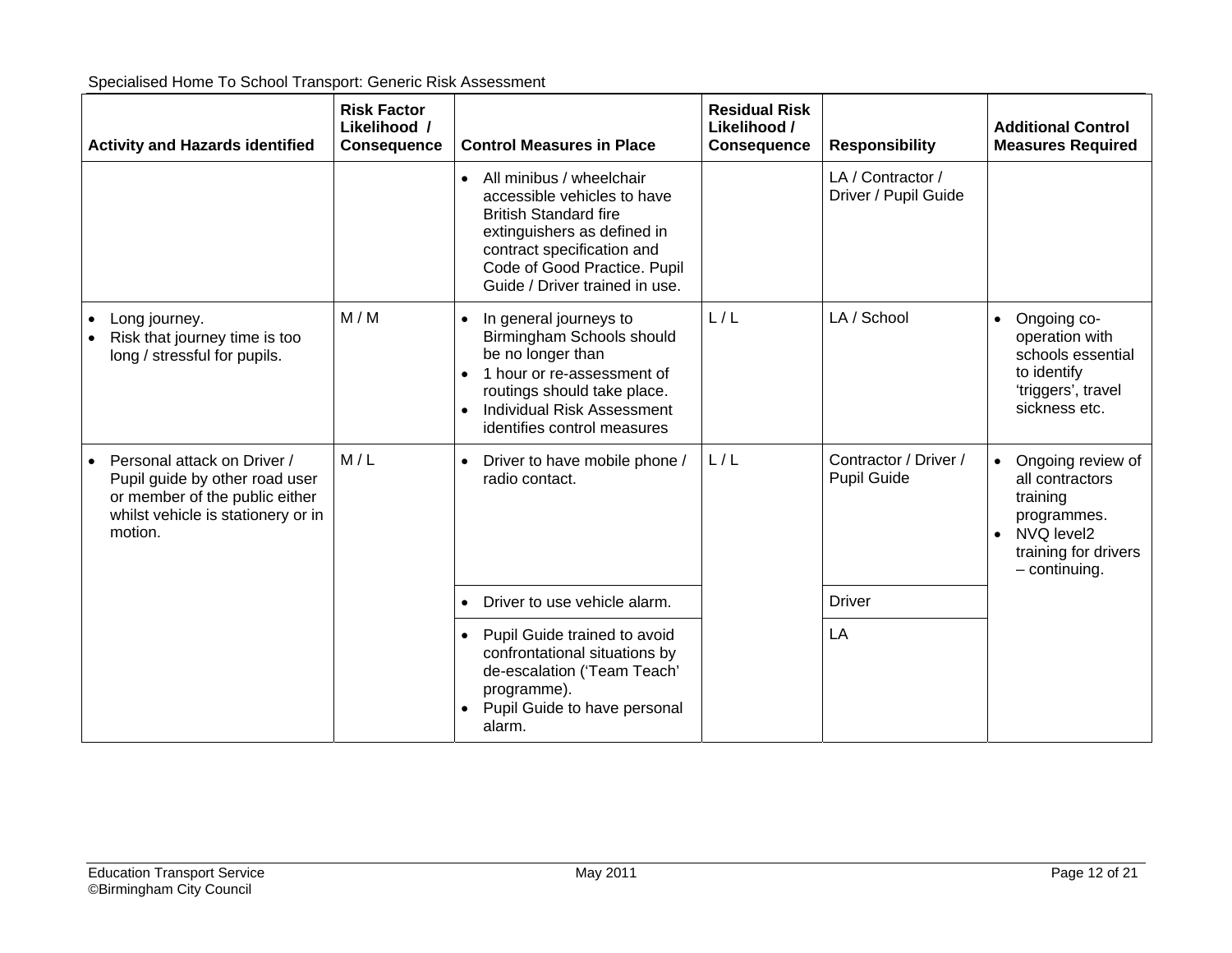# <span id="page-13-0"></span>**Section 6: Pupils**

| <b>Activity and Hazards identified</b>                                                                                                                                                                                                                                    | <b>Risk Factor</b><br>Likelihood /<br><b>Consequence</b> | <b>Control Measures in Place</b>                                                                                                                                                                                                                                                                                                                                                                   | <b>Residual Risk</b><br>Likelihood /<br><b>Consequence</b> | <b>Responsibility</b>                              | <b>Additional Control</b><br><b>Measures Required</b>                                                                                                                                                        |
|---------------------------------------------------------------------------------------------------------------------------------------------------------------------------------------------------------------------------------------------------------------------------|----------------------------------------------------------|----------------------------------------------------------------------------------------------------------------------------------------------------------------------------------------------------------------------------------------------------------------------------------------------------------------------------------------------------------------------------------------------------|------------------------------------------------------------|----------------------------------------------------|--------------------------------------------------------------------------------------------------------------------------------------------------------------------------------------------------------------|
| Pupil's special needs<br>compromise health and safety<br>of themselves / other<br>passengers.                                                                                                                                                                             | M/M                                                      | Provision of trained Pupil<br>$\bullet$<br>Guide e.g. LA Induction<br>Course / Team Teach as<br>required.<br>Pupil Guide to be provided<br>with mobile phone and<br>emergency contact details.<br><b>Individual Risk Assessment</b><br>and control measures<br>identified. Use of Behaviour<br>Management Contracts.<br>Pupils to be appropriately<br>seated.(seating plans where<br>appropriate). | L/L                                                        | LA / School<br>LA / School Pupil<br>Guide / Driver | No additional control<br>measures required<br>at present                                                                                                                                                     |
| Pupil requires assistance or<br>support to board or leave<br>vehicle.<br>Risk of injury to Pupil Guide<br>where pupil lifting or<br>assistance is required.<br>Risk of injury to pupil where<br>inappropriate lifting or support<br>is given by untrained Pupil<br>Guide. | M/M                                                      | Joint LA / School Risk<br>Assessment identifies<br>appropriate vehicle required<br>i.e. vehicle with tail-lift for<br>wheelchair users.<br>People lifting / support training<br>course delivered to all escorts                                                                                                                                                                                    | M/M                                                        | LA / School<br>LA                                  | Assistance is<br>sometimes<br>unavoidable. All<br>Pupil Guides to be<br>given appropriate<br>person lifting and<br>assistance training.<br>Person movement<br>and Handling<br>training programme<br>ongoing. |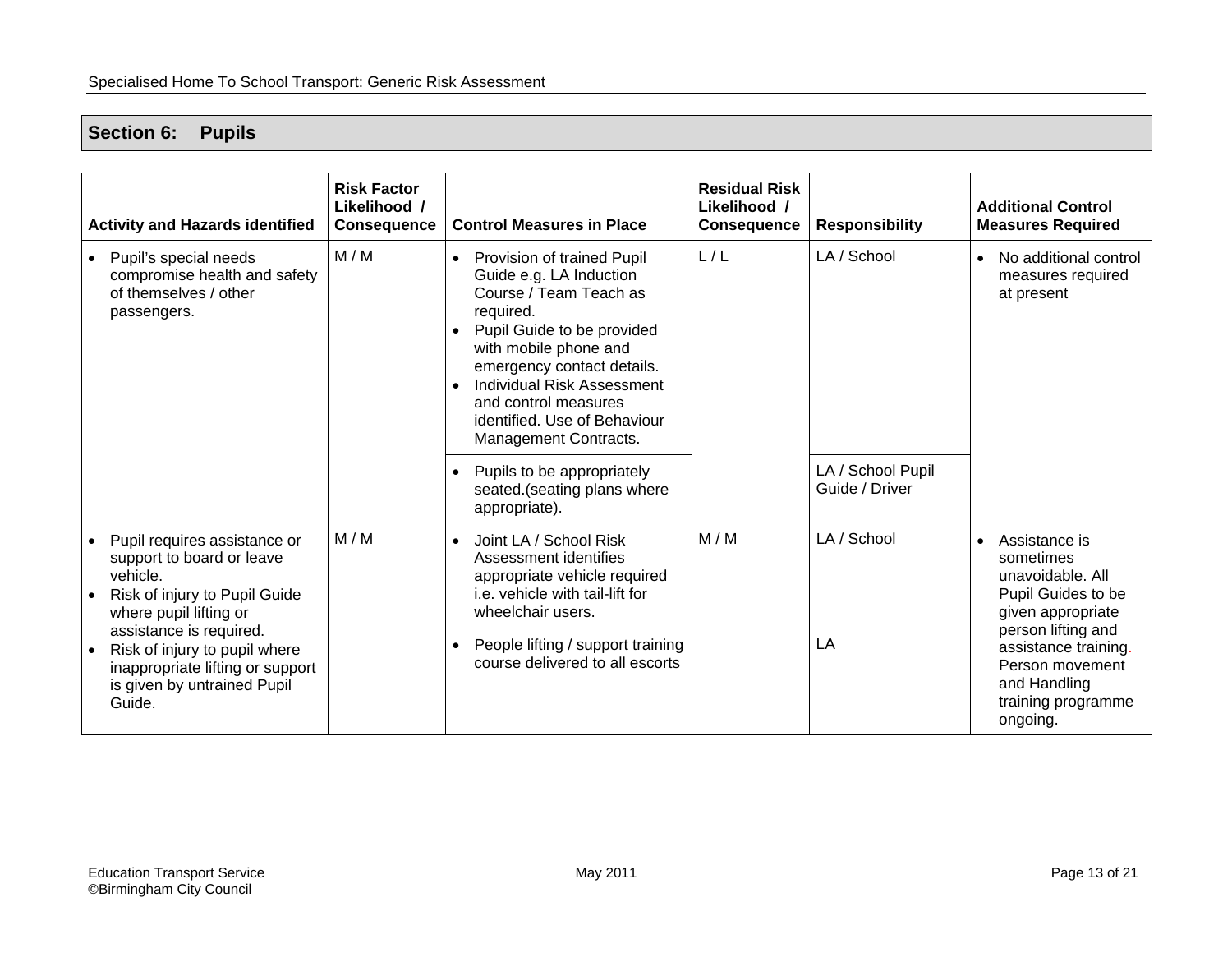| <b>Activity and Hazards identified</b>                                                                | <b>Risk Factor</b><br>Likelihood /<br><b>Consequence</b> | <b>Control Measures in Place</b>                                                                                                                                                                                                                                                                                                                        | <b>Residual Risk</b><br>Likelihood /<br><b>Consequence</b> | <b>Responsibility</b>                                | <b>Additional Control</b><br><b>Measures Required</b>                 |
|-------------------------------------------------------------------------------------------------------|----------------------------------------------------------|---------------------------------------------------------------------------------------------------------------------------------------------------------------------------------------------------------------------------------------------------------------------------------------------------------------------------------------------------------|------------------------------------------------------------|------------------------------------------------------|-----------------------------------------------------------------------|
| • Pupil has emergency medical<br>needs.<br>Risk to pupil suffering medical<br>$\bullet$<br>emergency. | M/H                                                      | Individual Care Plan to be<br>$\bullet$<br>made available to Pupil<br>Guide. Copy to be carried on<br>vehicle to include roles<br>responsibilities and liabilities<br>for normal day-to-day care as<br>well as emergency care.<br>Route sheet to indicate child<br>has ICP.                                                                             | L/L                                                        | School / Primary<br>Care Trust / Pupil<br>Guide / LA | • No additional control<br>measures required<br>at present            |
|                                                                                                       |                                                          | Driver / Pupil Guide aware of<br>which nearest appropriate<br>hospital they should go to and<br>what procedure to follow.                                                                                                                                                                                                                               |                                                            | Driver / Pupil Guide                                 |                                                                       |
| Pupil safety compromised by<br>driver / escort not having a<br>satisfactory CRB check.                | L/H                                                      | <b>Enhanced Disclosure Check</b><br>$\bullet$<br>before commencement of<br>employment all drivers.<br>Termly monitoring procedure<br>by Education Transport<br>Service.<br>Collection of data from all<br>$\bullet$<br>drivers regarding positive<br>information.<br>Copies of CRB Disclosure<br>$\bullet$<br>Certificates provided by PH<br>Operators. | L/L                                                        | LA / Contractor                                      | Termly monitoring<br>$\bullet$<br>procedure - ongoing.                |
|                                                                                                       |                                                          | Referral to Children's<br>$\bullet$<br>Safeguarding Panel when<br>positive information is<br>provided                                                                                                                                                                                                                                                   |                                                            | LA                                                   |                                                                       |
| Pupil is not able to wear<br>seatbelt due to medical needs                                            | M/H                                                      | <b>Individual Risk Assessment</b><br>$\bullet$<br>carried out. Parent to provide<br>written evidence of<br>dispensation                                                                                                                                                                                                                                 | M/H                                                        | LA / School / Parent /<br>Guardian                   | No additional control<br>$\bullet$<br>measures required<br>at present |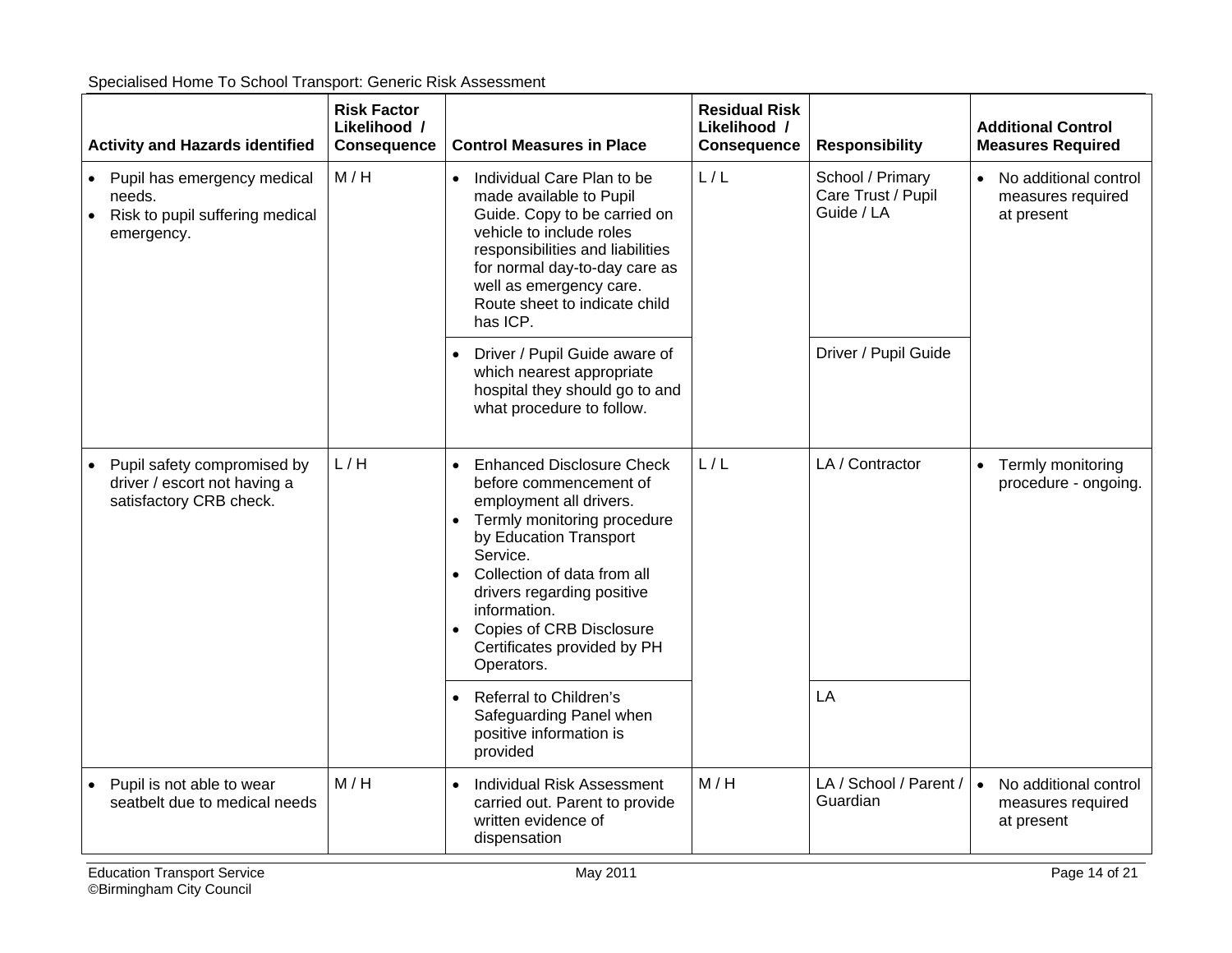| Specialised Home To School Transport: Generic Risk Assessment |  |  |
|---------------------------------------------------------------|--|--|
|                                                               |  |  |

| <b>Activity and Hazards identified</b>                                                                    | <b>Risk Factor</b><br>Likelihood /<br><b>Consequence</b> | <b>Control Measures in Place</b>                                                                                                                                                                                 | <b>Residual Risk</b><br>Likelihood /<br><b>Consequence</b> | <b>Responsibility</b>                | <b>Additional Control</b><br><b>Measures Required</b>                                                             |
|-----------------------------------------------------------------------------------------------------------|----------------------------------------------------------|------------------------------------------------------------------------------------------------------------------------------------------------------------------------------------------------------------------|------------------------------------------------------------|--------------------------------------|-------------------------------------------------------------------------------------------------------------------|
| Pupil's behaviour distracts<br>driver.<br>Risk of road traffic accident<br>due to distraction             | M/H                                                      | <b>Behaviour Contract</b><br>$\bullet$<br>implemented for pupil.                                                                                                                                                 | L/L                                                        | Parent / Guardian /<br>School        | • Continuing co-<br>operation with<br>schools to identify<br>'triggers' and<br>pacifying techniques<br>- ongoing. |
|                                                                                                           |                                                          | Driver instructed to pull over<br>and stop vehicle where it is<br>safe to do so.                                                                                                                                 |                                                            | Pupil Guide / Driver /<br>Contractor |                                                                                                                   |
|                                                                                                           |                                                          | Driver and passengers should<br>not be allowed to use mobile<br>phones, nor smoke, eat or<br>drink etc. whilst on board<br>vehicle.                                                                              |                                                            | School / Pupil Guide<br>/ Driver     |                                                                                                                   |
|                                                                                                           |                                                          | Pupil Guide to be advised of<br>techniques to keep pupils<br>occupied during journey.                                                                                                                            |                                                            | LA / School                          |                                                                                                                   |
| Pupil undoes seat belt whilst<br>on journey. Risk to pupil in<br>the event of a road traffic<br>accident. | M/H                                                      | Provision of Houdini Harness.<br>$\bullet$<br>Parental consent required.                                                                                                                                         | L/L                                                        | LA / School / Parent<br>/ Guardian   | No additional control<br>measures required<br>at present                                                          |
|                                                                                                           |                                                          | Training provided to pupil<br>guide - Education Transport<br>Service / Escort Liaison<br>Service.                                                                                                                |                                                            | Driver / Pupil Guide                 |                                                                                                                   |
|                                                                                                           |                                                          | Individual pupil RA where<br>necessary.<br>Driver to safely stop vehicle<br>$\bullet$<br>immediately in order for<br>seatbelt / Harness to be fitted<br>safely.<br>Type of transport provided to<br>be reviewed. |                                                            | LA / School                          |                                                                                                                   |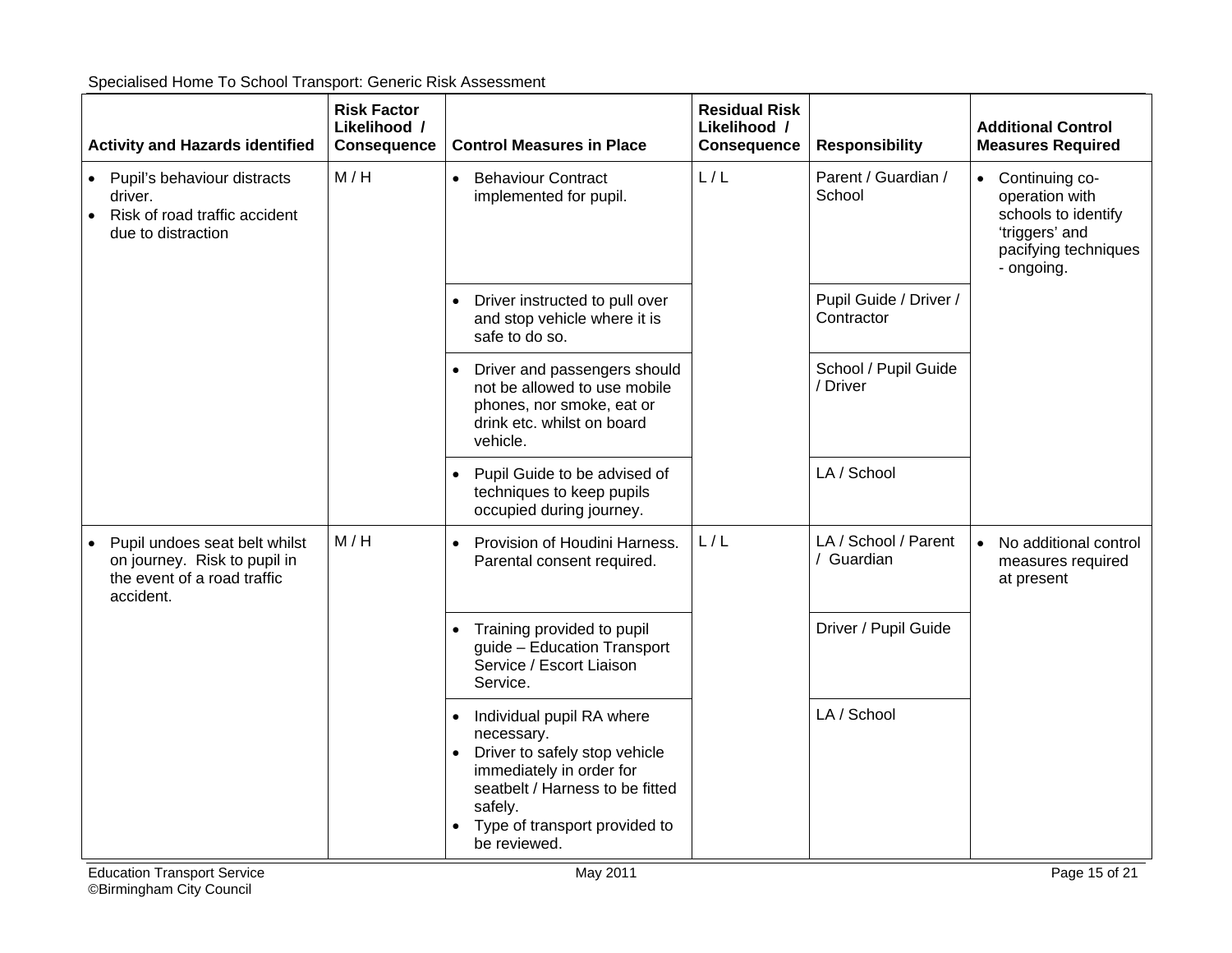| <b>Activity and Hazards identified</b>                                           | <b>Risk Factor</b><br>Likelihood /<br><b>Consequence</b> | <b>Control Measures in Place</b>                             | <b>Residual Risk</b><br>Likelihood /<br>Consequence | <b>Responsibility</b>                        | <b>Additional Control</b><br><b>Measures Required</b>    |
|----------------------------------------------------------------------------------|----------------------------------------------------------|--------------------------------------------------------------|-----------------------------------------------------|----------------------------------------------|----------------------------------------------------------|
| Pupil has restricted mobility<br>and is unable to use car or<br>minibus vehicle. | M/H                                                      | Provision of tail-lift vehicle to<br>accommodate wheelchair. | L/L                                                 | LA / School / Parent / $\bullet$<br>Guardian | No additional control<br>measures required<br>at present |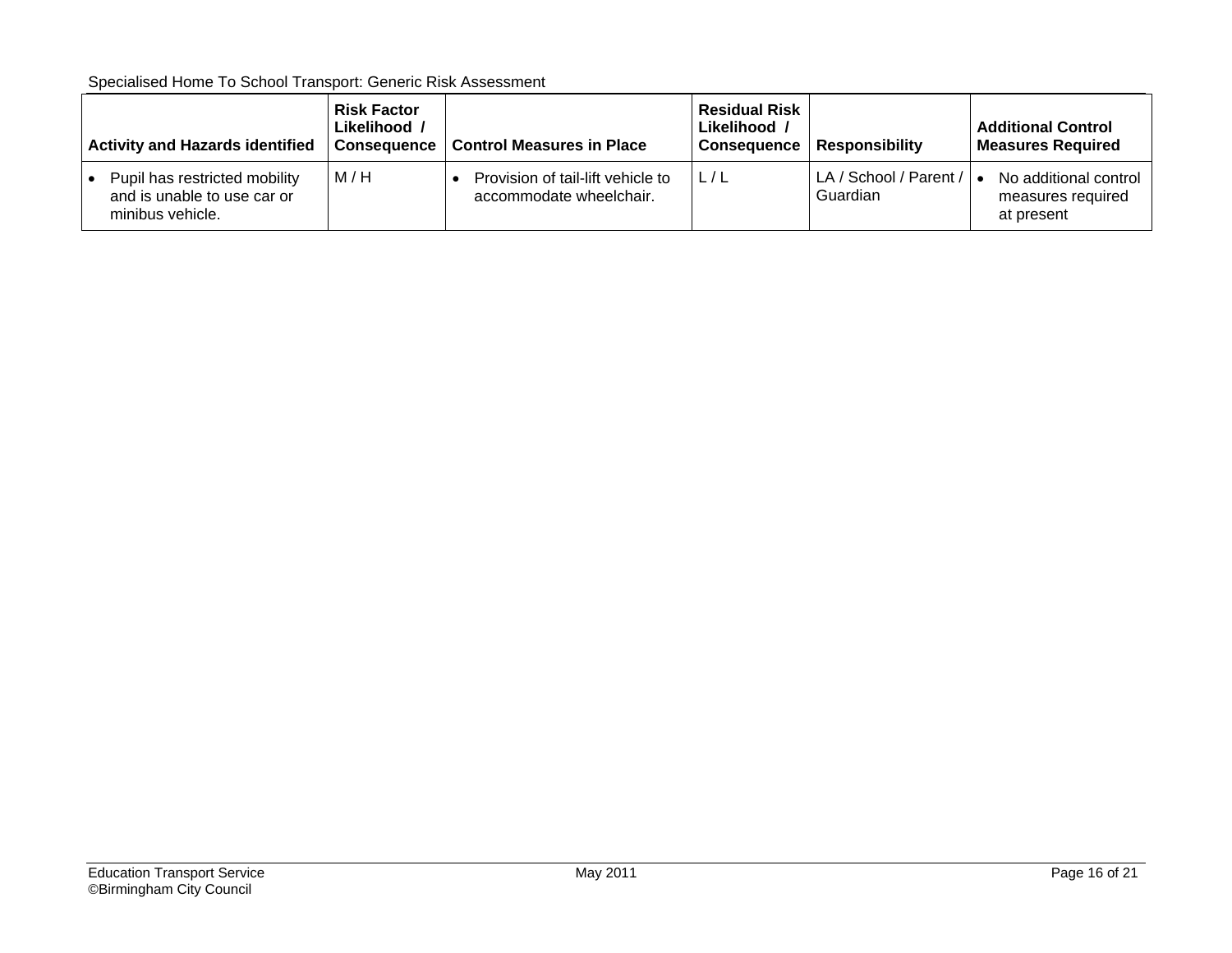<span id="page-17-0"></span>**Section 7: Drivers** 

| <b>Activity and Hazards identified</b>                                                | <b>Risk Factor</b><br>Likelihood /<br><b>Consequence</b> | <b>Control Measures in Place</b>                                                                                                                                                                              | <b>Residual Risk</b><br>Likelihood /<br><b>Consequence</b> | <b>Responsibility</b>        | <b>Additional Control</b><br><b>Measures Required</b>                                                                             |
|---------------------------------------------------------------------------------------|----------------------------------------------------------|---------------------------------------------------------------------------------------------------------------------------------------------------------------------------------------------------------------|------------------------------------------------------------|------------------------------|-----------------------------------------------------------------------------------------------------------------------------------|
| Poor driving skills<br>٠<br>Risk of road traffic accident                             | L/H                                                      | Driver appropriately licensed<br>$\bullet$<br>i.e. PH / HC / PSV. All PCV<br>licensed drivers must have a<br><b>Certificate of Professional</b><br>Conduct (CPC) - rollout to<br>existing drivers up to 2013. | L/L                                                        | Contractor / Driver          | • Ongoing review of<br>all contractors<br>training<br>programmes.<br>• NVQ level2<br>training for drivers<br>$-$ continuing.      |
|                                                                                       |                                                          | All drivers received accredited<br>$\bullet$<br>RoSPA driver training.<br>Licence checked by contractor<br>$\bullet$<br>before driver commences<br>work.                                                      |                                                            | Contractor / LA              |                                                                                                                                   |
|                                                                                       |                                                          | "Transport Query Form"<br>$\bullet$<br>completed by Pupil Guide<br>when required and returned to<br><b>Education Transport Service</b><br>for investigation                                                   |                                                            | LA / Pupil Guide /<br>School |                                                                                                                                   |
| Regular driver not available.<br>Relief driver used who is not<br>licensed / trained. | M/H                                                      | $\bullet$                                                                                                                                                                                                     | L/L                                                        | Contractor / Driver          | Contractor to be<br>$\bullet$<br>reminded of the<br>importance of<br>using regular<br>drivers - annual<br>basis or as<br>required |
|                                                                                       |                                                          | PSV licensed drivers receive<br>accredited driver training<br>(Midas as minimum)                                                                                                                              |                                                            | Contractor / LA              |                                                                                                                                   |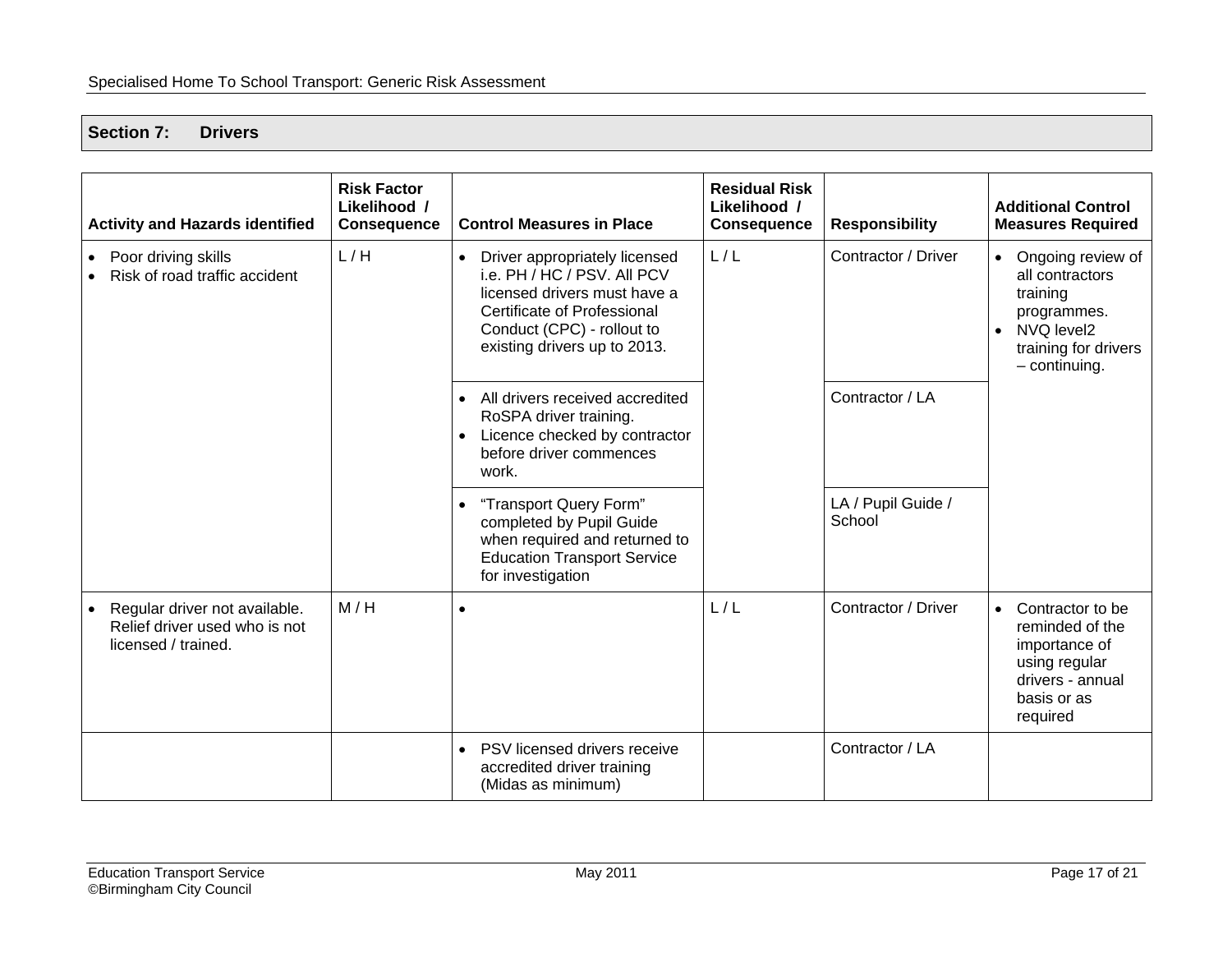#### <span id="page-18-0"></span>**Section 8: Pupil Guides**

| <b>Activity and Hazards identified</b>                                                                                                                      | <b>Risk Factor</b><br>Likelihood /<br><b>Consequence</b> | <b>Control Measures in Place</b>                                                                                                                                                                                                                                                                                                                                                                                                                                                                                                                                                                                                                            | <b>Residual Risk</b><br>Likelihood /<br><b>Consequence</b> | <b>Responsibility</b>              | <b>Additional Control</b><br><b>Measures Required</b>                                                                                                   |
|-------------------------------------------------------------------------------------------------------------------------------------------------------------|----------------------------------------------------------|-------------------------------------------------------------------------------------------------------------------------------------------------------------------------------------------------------------------------------------------------------------------------------------------------------------------------------------------------------------------------------------------------------------------------------------------------------------------------------------------------------------------------------------------------------------------------------------------------------------------------------------------------------------|------------------------------------------------------------|------------------------------------|---------------------------------------------------------------------------------------------------------------------------------------------------------|
| • Pupil Guides may need to<br>offer assistance to pupil when<br>he / she is being seated in<br>vehicle.<br>Risk of manual handling injury<br>to Pupil Guide | M/H                                                      | People lifting / support training<br>$\bullet$<br>course programme is being<br>provided for all Pupil Guides                                                                                                                                                                                                                                                                                                                                                                                                                                                                                                                                                | M/H                                                        | LA                                 | Where assistance<br>$\bullet$<br>becomes<br>unavoidable then<br>Pupil Guide to be<br>given appropriate<br>person lifting and<br>assistance<br>training. |
| Pupil Guide attacked by pupil<br>Risk of injury to Pupil Guide                                                                                              | M/H                                                      | Where resistance is met on<br>securing a child safely in his /<br>her seat, driver to assist<br>immediately where<br>appropriate.<br>Driver to be made aware of<br>$\bullet$<br>triggers and control measures<br>in place to ensure safety of all<br>passengers.<br>In the unlikely event that a<br>biting injury occurs, the City<br><b>Council's Occupational Health</b><br>Department provide<br>immediate guidance and<br>assistance.<br><b>Individual Risk Assessment</b><br>$\bullet$<br>provided identifying<br>appropriate control measures.<br>Guidelines provided by LA on<br>completion of documentation<br>including sample control<br>measures | L/M                                                        | LA / Contractor /<br><b>Driver</b> | Ongoing Co-<br>$\bullet$<br>operation with<br>schools to identify<br>'triggers' and<br>pacifying<br>techniques.                                         |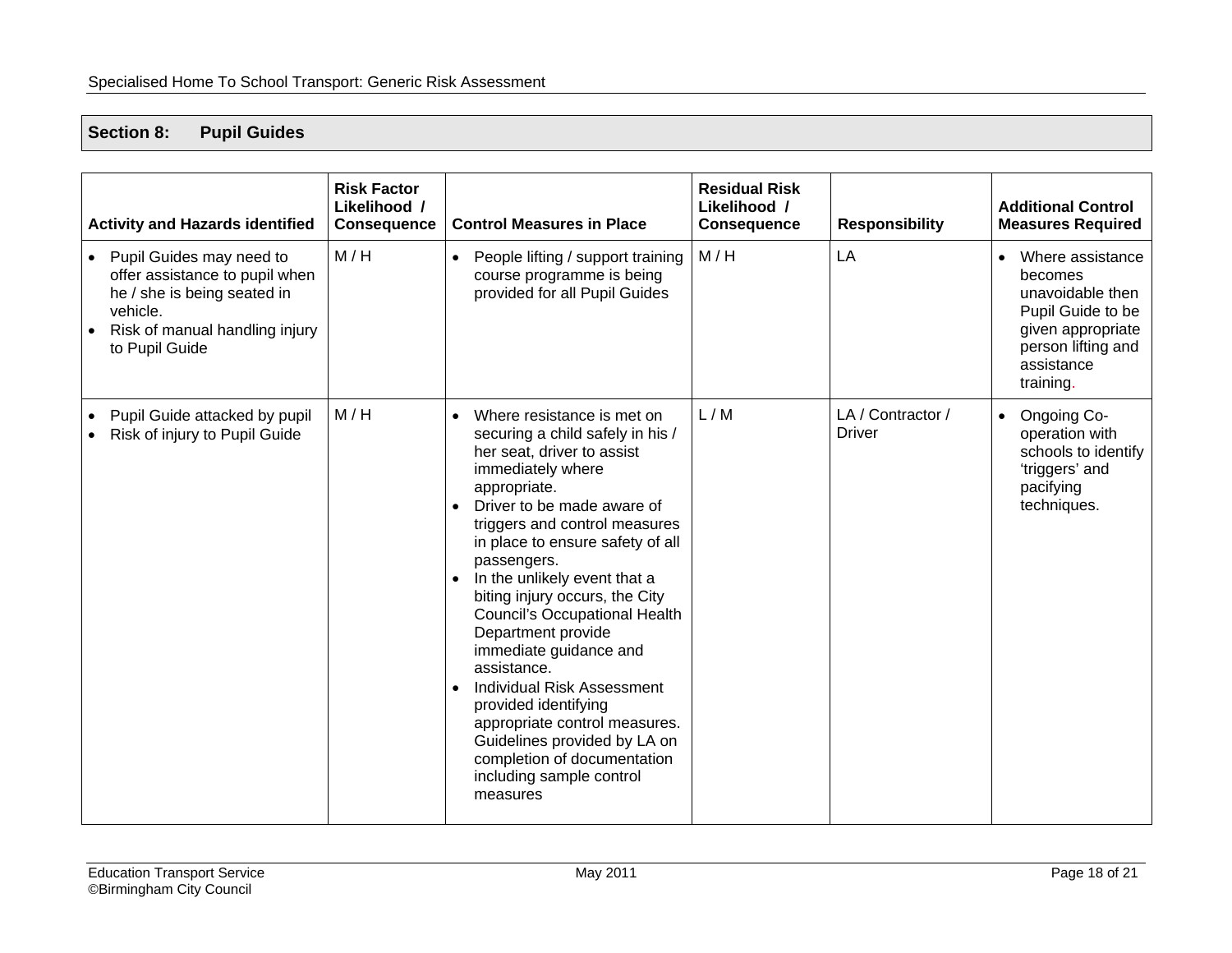| <b>Activity and Hazards identified</b>                                                                         | <b>Risk Factor</b><br>Likelihood /<br><b>Consequence</b> | <b>Control Measures in Place</b>                                                                                                               | <b>Residual Risk</b><br>Likelihood /<br><b>Consequence</b> | <b>Responsibility</b>                             | <b>Additional Control</b><br><b>Measures Required</b>       |
|----------------------------------------------------------------------------------------------------------------|----------------------------------------------------------|------------------------------------------------------------------------------------------------------------------------------------------------|------------------------------------------------------------|---------------------------------------------------|-------------------------------------------------------------|
|                                                                                                                |                                                          | "Transport Query Form"<br>completed by Pupil Guide<br>when required and returned to<br><b>Education Transport Service</b><br>for investigation |                                                            | L A / Pupil Guide /<br><b>Occupational Health</b> |                                                             |
| Pupil Guide finds it difficult to<br>assist pupils climbing or<br>descending steps or on<br>minibus tail-lift. | M/H                                                      | People lifting / support training<br>course programme is being<br>provided for all Pupil Guides                                                | L/H                                                        | LA                                                | No additional<br>control measures<br>required at<br>present |
|                                                                                                                |                                                          | Pupil Guides advised to wear<br>suitable footwear i.e. low and<br>enclosed shoes with a<br>sensible sole.                                      |                                                            | Pupil Guide / LA                                  |                                                             |
| Personal attack on Driver /<br>Pupil guide by other road user<br>or member of the public.                      | L/M                                                      | Pupil Guide trained to avoid<br>confrontational situations by<br>de-escalation ('Team Teach'<br>programme)                                     | L/L                                                        | LA                                                | No additional<br>control measures<br>required at<br>present |